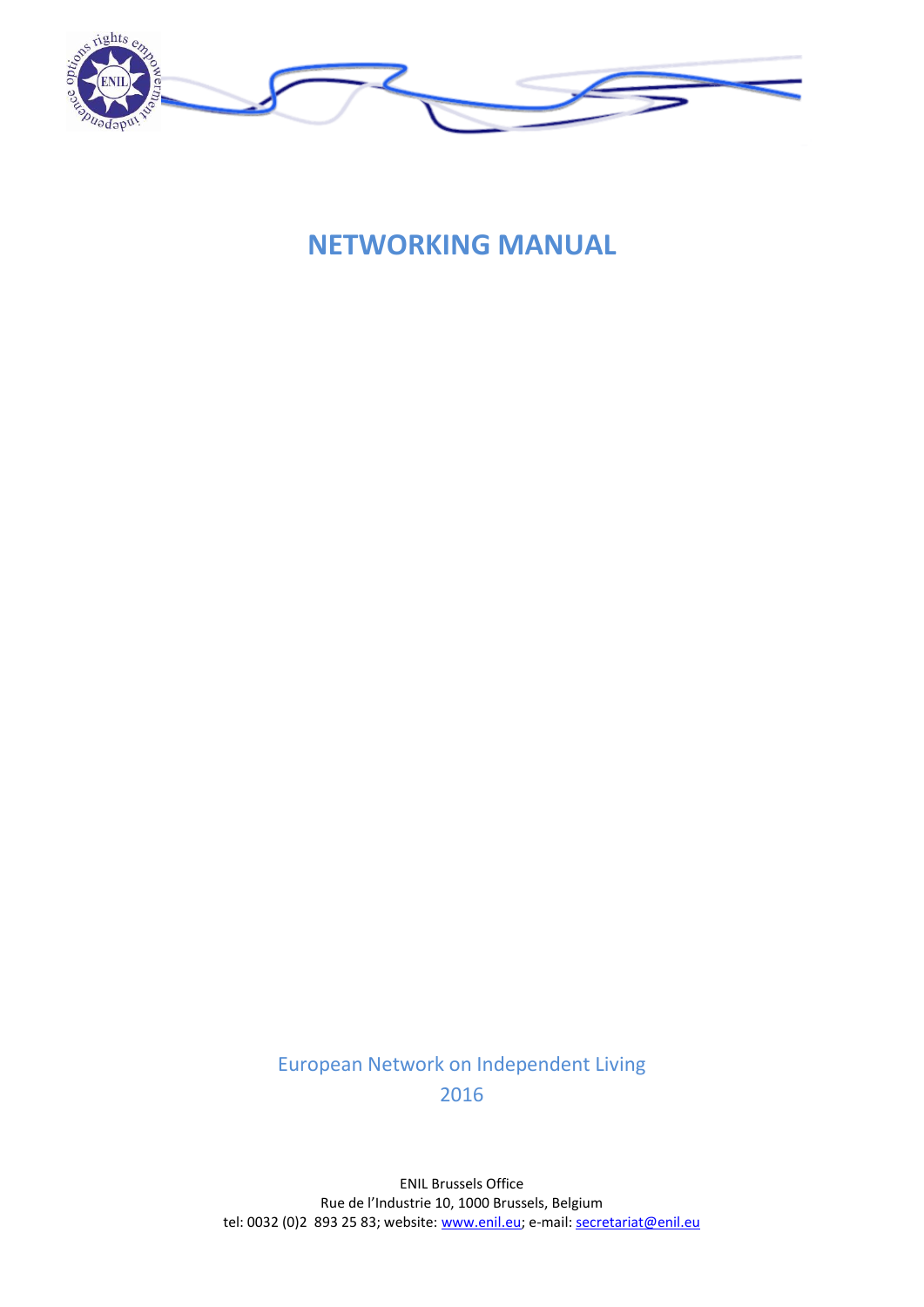# Contents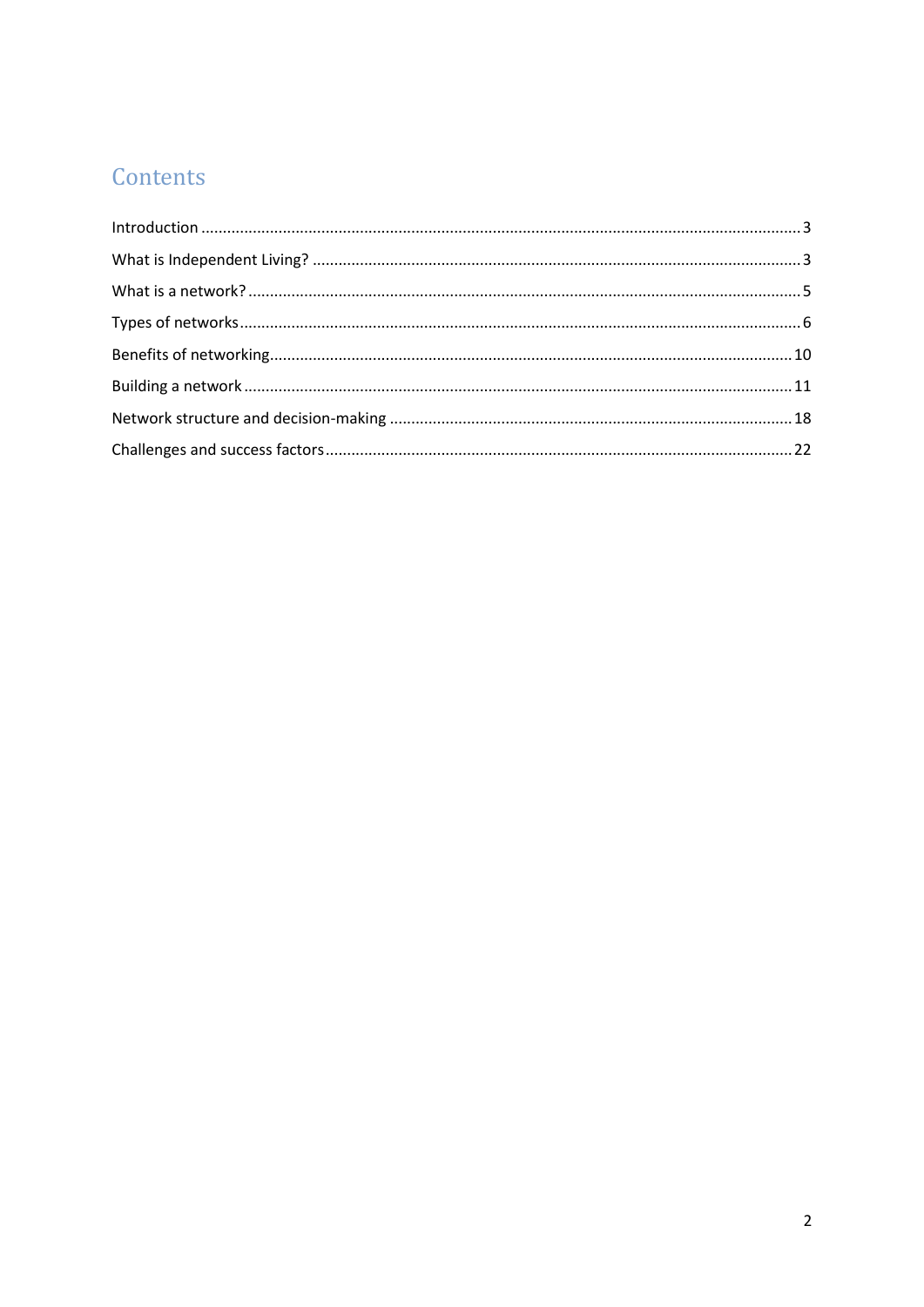### <span id="page-2-0"></span>**Introduction**

This manual is developed as part of the project 'Empowering Belarus CSOs to advocate for social inclusion and promote participatory decision making for people with intellectual or psychosocial disabilities in 6 regions of Belarus'. It aims to contribute to better understanding of networking as a powerful tool for raising awareness and challenging stereotypes and prejudice towards disabled people, for building capacity of stakeholders (disabled people, families and carers, professionals or policy-makers and the community in general) and for advocating for social inclusion and independent living. The right of disabled people to live independently and be included in the community is set out in Article 19 of the UN Convention on the Rights of Persons with Disabilities, which was signed by Belarus in 2015.

The Manual begins with a brief overview of independent living philosophy before going on to present some of the key characteristics of networks and the different network types. It then discusses the process of creating and making a network sustainable and outlines the main benefits and challenges of networking. Case studies of national and European networks are also included as illustrations.

# <span id="page-2-1"></span>**What is independent Living?**

Independent Living is 'the daily demonstration of human rights-based disability policies. Independent Living is possible through the combination of various environmental and individual factors that allow disabled people to have control over their own lives. This includes the opportunity to make choices and decisions regarding where to live, with whom to live and how to live. Services must be accessible to all and provided on the basis of equal opportunity, allowing disabled people flexibility in their daily life. Independent Living requires that the built environment and transport are accessible, that there is availability of technical aids, access to personal assistance and/or community-based services. Independent Living is for **all** disabled persons, regardless of the level of their support needs'.<sup>1</sup>

Independent Living is often wrongly understood and translated as being self-sufficient. Independent living does not require disabled people to live alone or do everything by themselves without assistance from others or without contact with support services. It means having the control over one's live, including making choices about where, with whom and how to live.

It is very often assumed that Independent Living is not for everyone and that institutional care is required for some groups of disabled people. For example, people with intellectual

**.** 

<sup>&</sup>lt;sup>1</sup> European Network on Independent Living, [www.enil.eu](http://www.enil.eu/)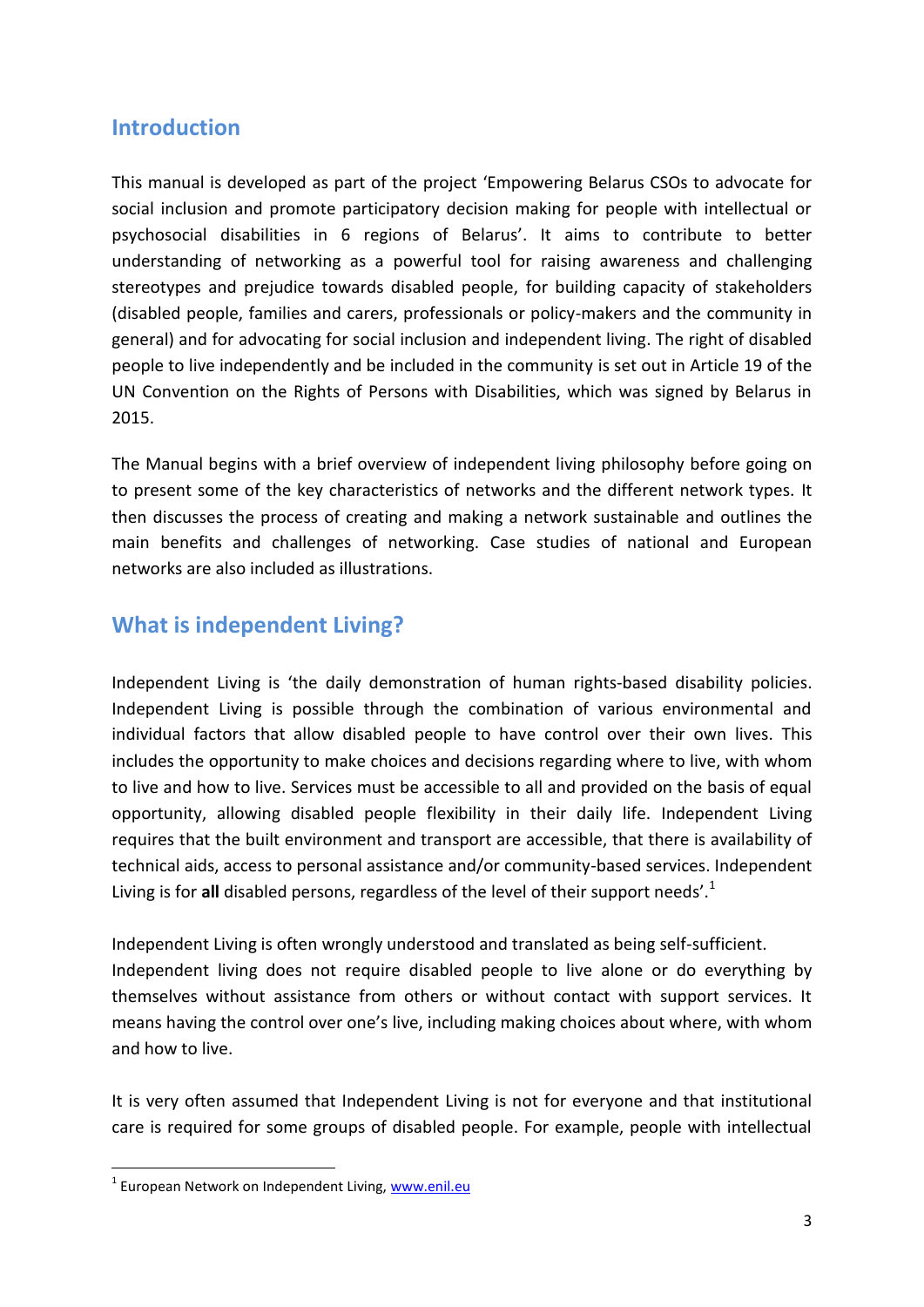impairments and more complex mental health and other needs are usually seen as 'too disabled' to live in the community. This is a myth. If given the right support everyone can live in the community. $^{2}$ 

#### **Independent Living Movement**

The Independent Living movement developed in the United States of America around the 1960s and 1970s. The first well‐known Centre for Independent Living (CIL) was established at the California University in Berkeley in 1972 by Ed Roberts, who is often seen as the Father of Independent Living The idea of the Independent Living movement began to spread to Europe in the late 1970's. Some of the pioneers of the movement in Europe were Adolf Ratzka who founded STIL (the Stockholm Cooperative for Independent Living) in 1984 and John Evans – one of the first advocates for and users of personal assistance services in the UK. Similar self‐advocacy movements emerged around the same time in Finland, Zimbabwe, Switzerland, Japan and Canada. In the 1990s and 2000s the independent living ideas spread to the countries of Central and Eastern Europe and many Centres for Independent Living were founded. Controlled by disabled people, these CILs, engage in advocacy and provision of peer support to disabled people.

Some of the key themes of the Independent Living Movement are:

- housing,
- transport,
- access,
- education,
- employment,
- community-based services,
- personal assistance,
- peer support, and
- deinstitutionalisation

**.** 

 $2$  ENIL (2014) Myth Buster.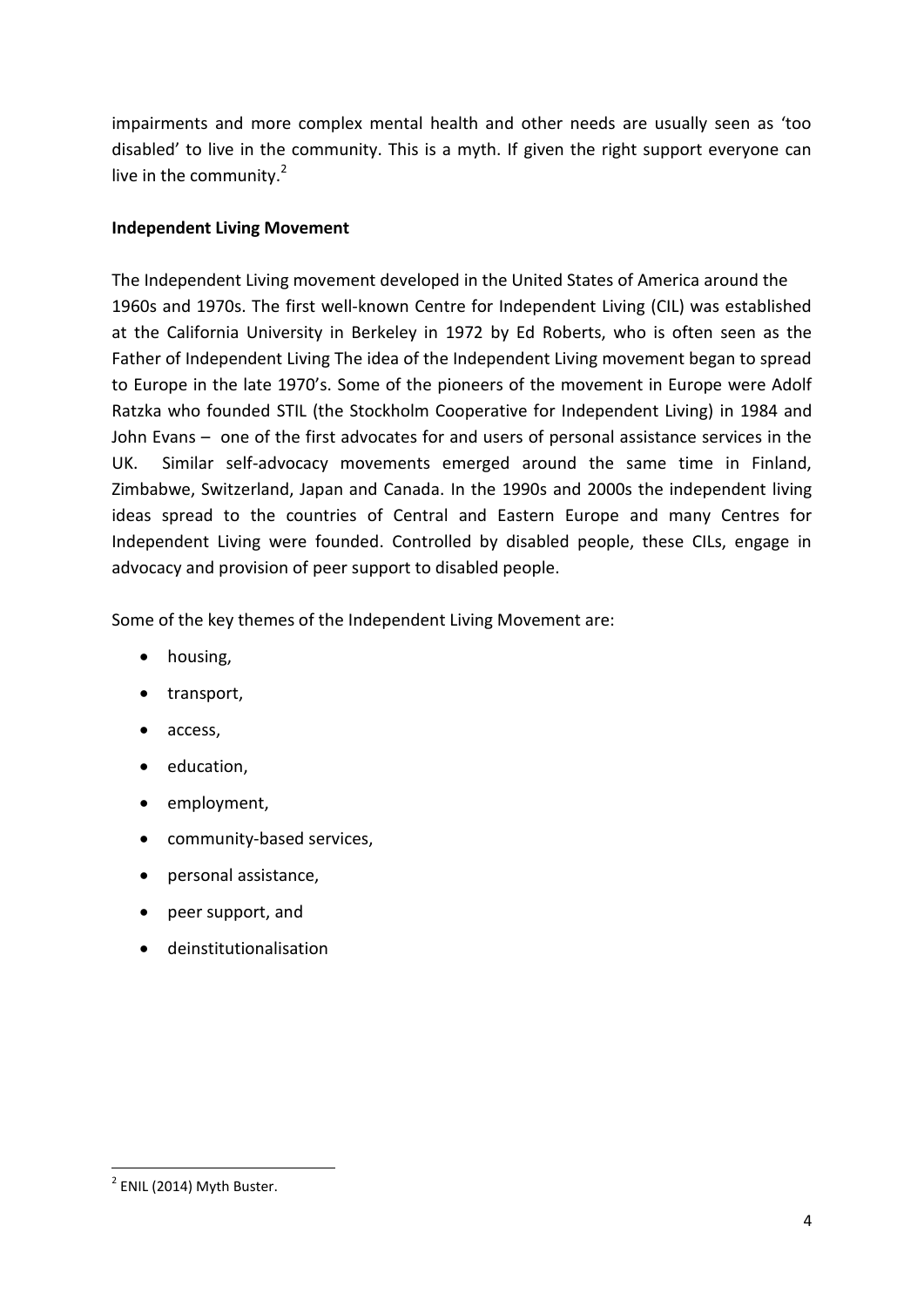# <span id="page-4-0"></span>**What is a network?**

A network can be defined in different ways<sup>3</sup>, for example:

- 'an association of independent individuals or institutions with a shared purpose or goal, whose members contribute resources and participate in two-way exchanges or communication.'
- '…more or less formal, more or less durable relational patterns that emerge as a result of such efforts [to build relationships with each other]. The core business is not the manufacture of products or the provision of services, but social learning, communication and the making of meaning.'
- 'a group of expert institutions working together on a common concern, to strengthen each other's research and communications capacity, to share knowledge bases and develop solutions that meet the needs of target decision-makers at the national and international level'
- 'a network can be called a network when the relationships between those in the network are voluntarily entered into, the autonomy of participants remains intact and there are mutual or joint activities'<sup>4</sup>

Based on the above definitions, the following key characteristic of a network can be identified:

- **Common goals and values:** Shared goals *and* values is what brings and keeps the members of the network together (see chapter Building a network)
- **Interaction and exchange between members:** Includes various activities, such as sharing information and knowledge or engaging in joint actions, which contribute to the achievement of network's goals.
- **Voluntary participation:** Organisations and individuals are free to decide whether to join and when to leave a network or how involved they want to be in the governance and activities.
- **Autonomy of participants**: Members of the network are independent organisations with own identity, mission and governance structures.
- **Non-hierarchical structure**: While the network may have a centre, for example a Secretariat established to facilitate the networking process, the cooperation

 $\overline{a}$ 

 $3$  ICCO/ECDPM (2004) quoting Plucknett, Creech/Willard, and Engel. Available at: [www.mande.co.uk/docs/networkingforlearning.pdf](http://www.mande.co.uk/docs/networkingforlearning.pdf)

 $^4$  Church et al (2012) quoted in Østergaard, L. and Nielsen, J. (n.d.) To network or not to network: NGO experiences with technical networks. Available at: [www.wikiciv.org.rs/images/c/c7/To\\_Network\\_or\\_not\\_to\\_Network.pdf](http://www.wikiciv.org.rs/images/c/c7/To_Network_or_not_to_Network.pdf)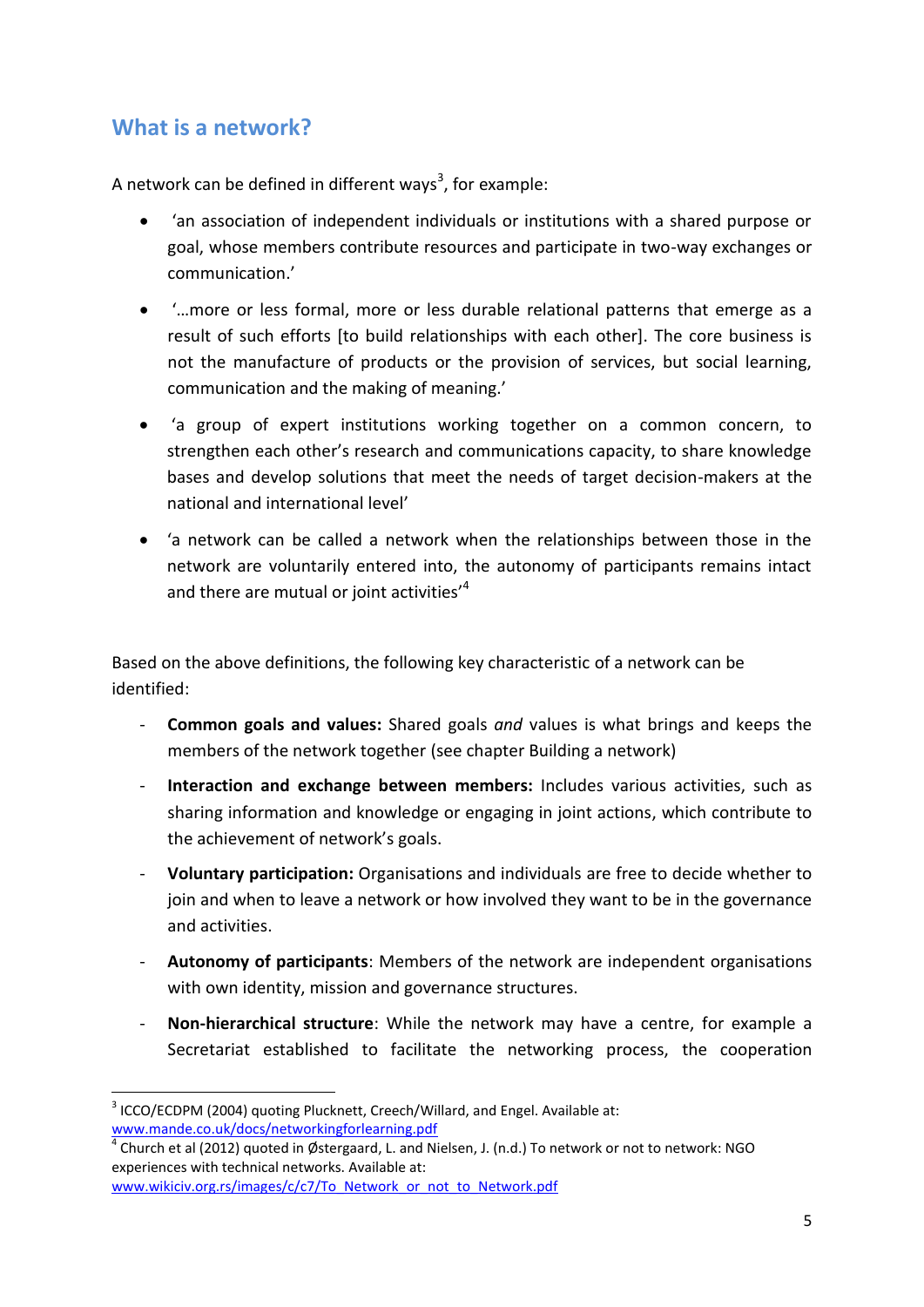between the members is horizontal, non-hierarchical. All members of the network are equal.

- **Commitment to equity:** Each member brings added value to the network.

#### **Networks and networking**

- **Networking** is a verb, which refers to the act of sharing information and participating in activities together with other individuals or/and organisations.
- **Network** is a noun, which refers to the arrangement, the structure that facilitates the collaboration between individuals or/and organisations.

Joining a network or being a member of a network does not necessarily mean networking. Some members of a network could be more passive and not seeking to engage in exchanges with others, i.e. in networking.

# <span id="page-5-0"></span>**Types of networks**

There are various classifications of networks, based on characteristics, such as structure, legal status, duration, purpose, membership, geographical coverage, etc. It is important to underline that while such classifications could help understand the diversity of networks, they create an incomplete picture. The division between the different types of networks is not as clear cut as the classifications may lead us to believe. Networks often fall into more than one category at the same time (e.g. working at local and national level) or they move from one category to another (e.g. from informal to formal).

#### **Types of networks according to their structure**

- Informal networks: coordination is shared or based on rotation of members.
- Formal networks: with established durable structures and operating mechanisms, usually with centralised coordination, for example, secretariat with (paid) staff.

These two categories are not homogenous; they include organisations with different degrees of formality/informality. Therefore, it will be more useful to present the structure of the networks as a continuum from informal to formal rather than as two distinctive categories. Most of the organisations will fall between the two ends of the scale.

 $informal \leftarrow \qquad \qquad \longrightarrow \qquad \qquad \text{formal}$ 

As networks develop and change their degree of formality can vary considerably. Some networks are established as formal institutions. Others start as informal union of individuals and/or organisations and become more formal at a later stage, when a need arises. Yet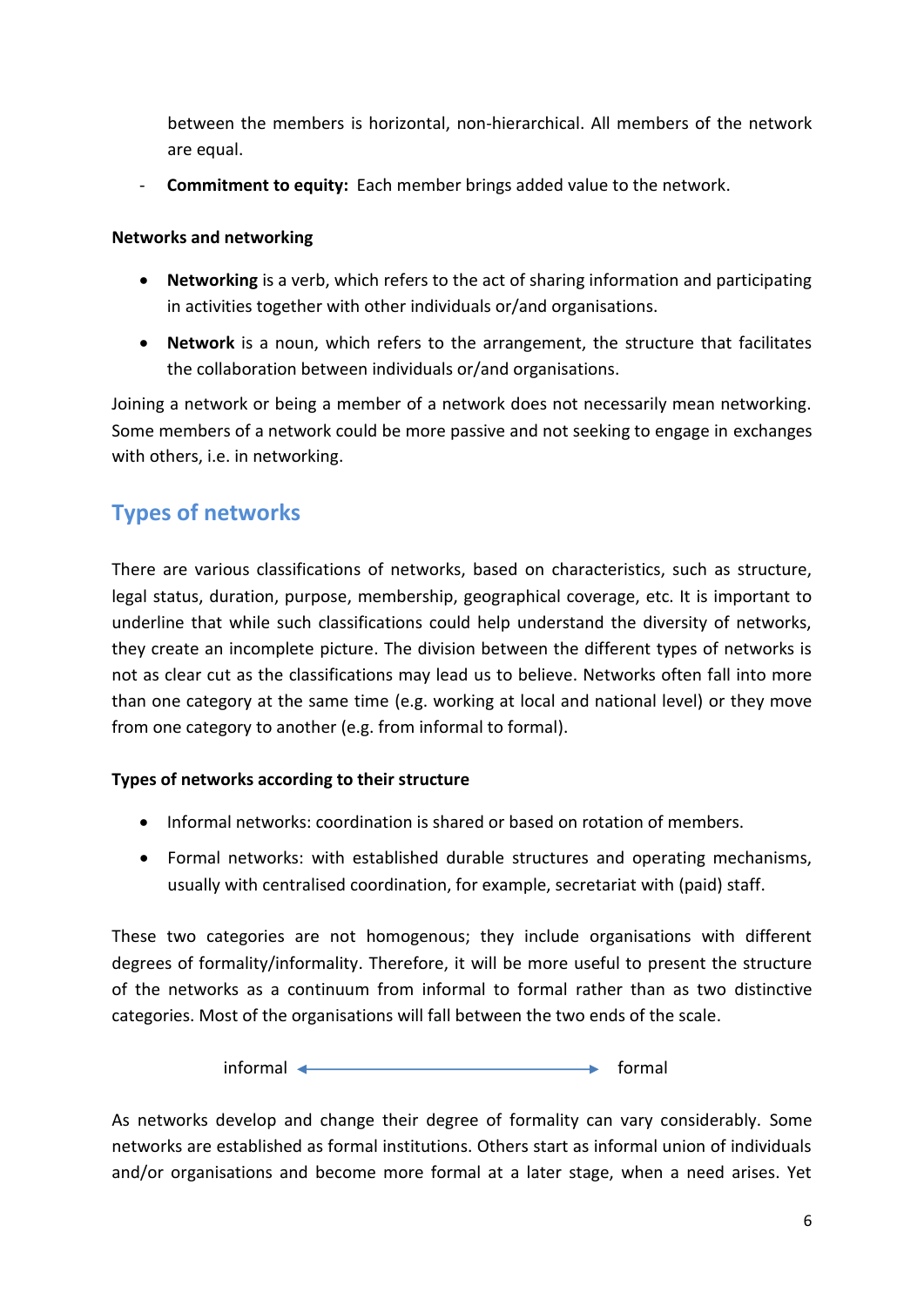others prefer not to formalise and remain informal.

Both types of structures – informal and formal – have their advantages and challenges. Informal networks allow for greater flexibility but when the number of members increases it might be difficult to ensure equitable relations and participation in decision-making. Formal networks, on the other hand, may have in place mechanisms to support democratic decision-making, but there is a risk that they become more hierarchical. The following table presents a summary of the potential advantages and disadvantages of formalisation.

| Potential advantages of formal networks                                                                                                                                | <b>Challenges related to formalisation</b> |
|------------------------------------------------------------------------------------------------------------------------------------------------------------------------|--------------------------------------------|
| - enhanced legitimacy with policy-                                                                                                                                     | - risk of concentration of power in the    |
| makers                                                                                                                                                                 | centre of the network (hierarchisation)    |
| opportunity to apply for funding                                                                                                                                       | - members who prefer more informal         |
| directly                                                                                                                                                               | relationships can drop out                 |
| - can cope with increased workload                                                                                                                                     | - more costs (e.g. for staff, office) and  |
| (hired staff)                                                                                                                                                          | therefore need to secure funding           |
| better communication and<br>coordination as a result of the<br>introduction of mechanisms supporting<br>democratic decision-making (for<br>networks with more members) | - increased bureaucratisation              |

Some examples of informal networks in this chapter include the Coalition of nongovernmental organisations in Bulgaria and Dizabnet in Romania, and of formal networks – the Latvian movement for Independent Living. For more information, see chapter Network structure and management.

#### **Types of networks according to duration**

- Short-term: some networks are formed for specific periods of time to respond to sudden changes in the context or to mobilise support to forward specific issue. This could include, for example, opposing change in legislation, preparing a report, etc. When their goal is achieved, they dissolve.
- Long-term: aim to achieve a goal, which will require long-term efforts, for example, deinstitutionalisation, inclusive education, etc.

A network, which is formed as a temporary union to address certain issue, can transform into a long-term network. However, moving from short- to long-term duration or from informal to formal structure is not necessarily the best way forward for all networks and it should not be seen as an indicator for the successful development and effectiveness of the network**.** The decision to continue to work as a network on long-term goals should be based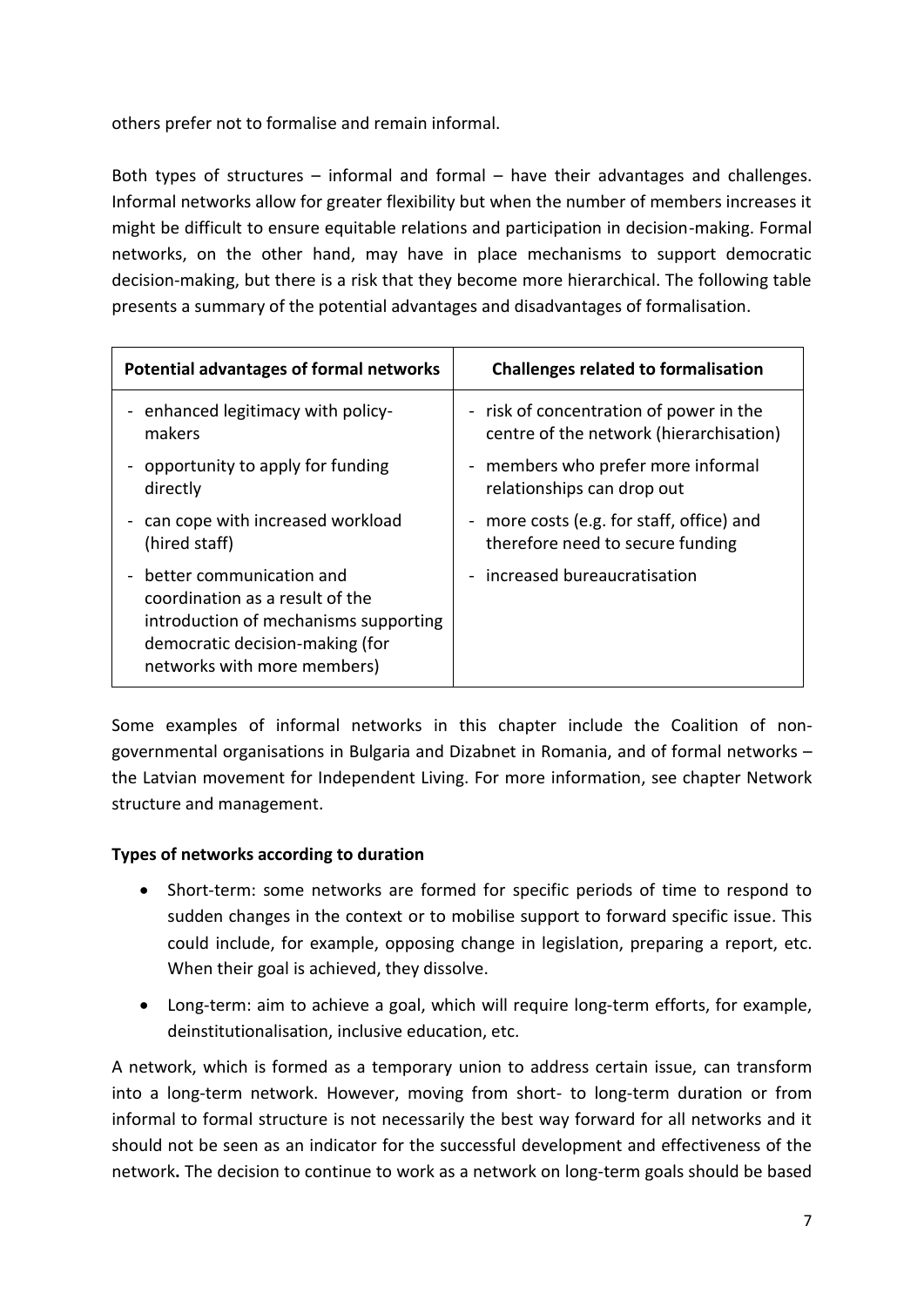on an analysis of the situation, members' interests and preferences and the expected costs and benefits. Sometimes the time and energy to maintain a network significantly outweighs the outcomes.

#### **Coalition of NGOs in Bulgaria – informal, short-term, advocacy network**

In 2004 five Bulgarian-based NGOs with expertise in the area of social and human rights policy, including Save the Children, International Initiative for Human Rights, EveryChild, Centre for Independent Living – Sofia and the Bulgarian Helsinki Committee, gathered together in a temporary informal coalition. The aim of the coalition was to draft an Alternative Regular Report on Bulgaria's Progress Towards European Union Accession. After the report was drafted and presented to the relevant institutions the coalition disbanded. Some of the organisations have been involved in other joint activities since.

### **Types of networks according to membership**

There are different typologies of membership depending on the criteria used, for example:

- Individuals/organisations: Some networks are composed entirely of individuals or organisations, while others have both individual and organisational members.
- Cross-sectoral/one sectoral: Includes individuals and/or organisations from one or different sectors, for example, NGOs, private companies, government, media, and academia.

### **Latvian movement for Independent Living – formal, cross-sectoral advocacy network**

Latvian movement for Independent Living is a formal cross-sectoral network working to promote independent living, deinstitutionalisation and the implementation of the social model of disability in Latvia. Its membership consists of individuals and organisations and includes service providers, professional organisations, organisations of people with disabilities, organisations of parents, and individual academics.

For more information, see: [www.lkndz.lv](http://www.lkndz.lv/)

#### **Types of networks according to geographical coverage**

- Local
- Regional
- National
- International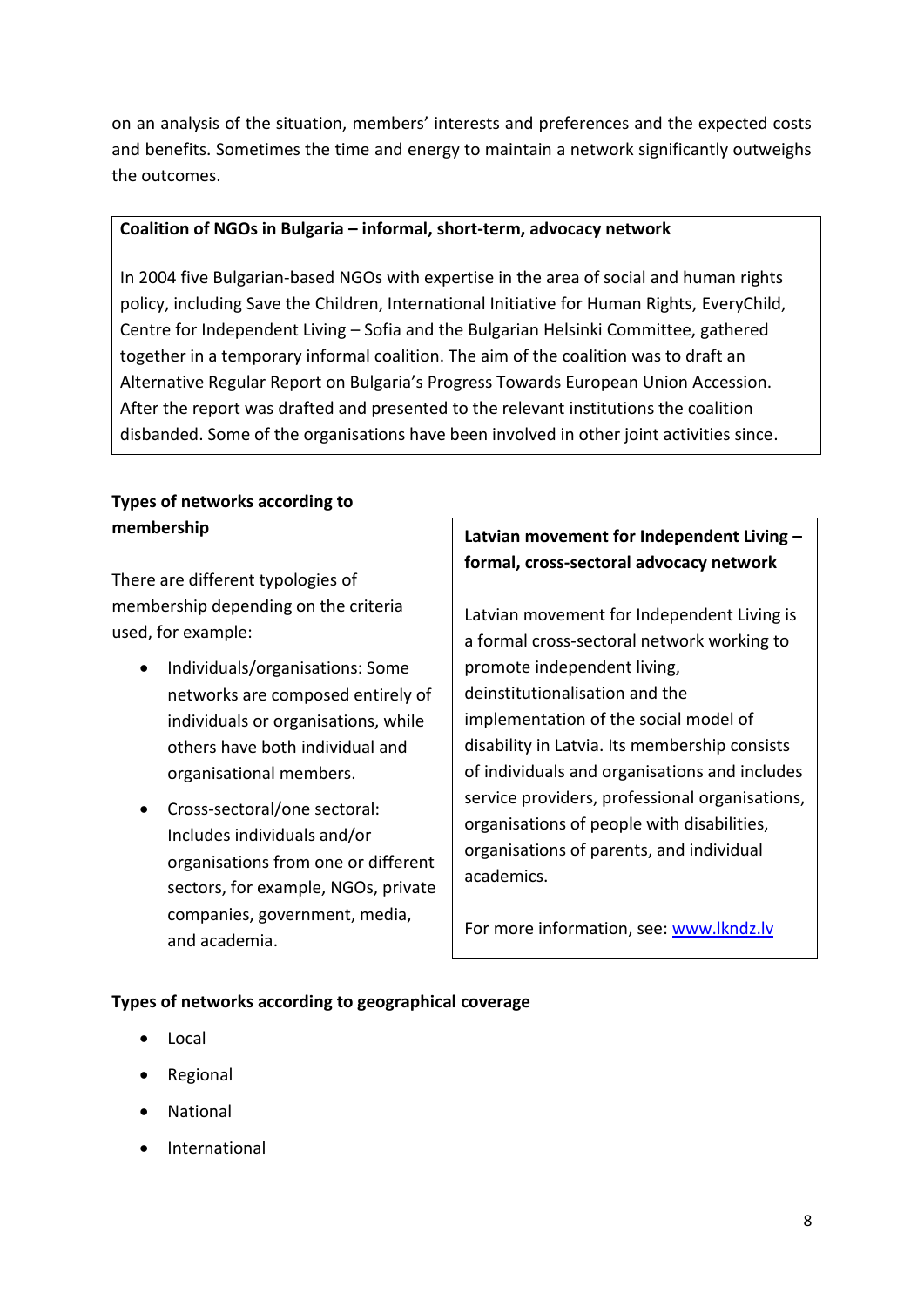#### **Types of civil society networks according to their purpose**

The two most common purposes of NGO networks include social change and building the capacity of their members.

- **Social change:** Often referred to as 'alliances', 'coalitions' or 'advocacy networks' these networks seek to achieve their goal by influencing policies. Their activities involve direct engagement with policy-makers through advocacy and lobbying as well as organising campaigns. Most of the examples in the Manual are of advocacy networks, including the Latvian movement for Independent Living and the Coalition of NGOs in Bulgaria, described above, the Alliance against Disability Cuts and Disabled People Against Cuts (see chapter Network Structure and Decision-making).
- **Mutual learning and/or capacity building**: Networks engaged in various activities that facilitate the exchange of information and experience between the members of the network, such as websites, newsletters, libraries, workshops and trainings, exchange visits sharing of information, experience, problems and good practices.

#### **Dizabnet – informal, cross-sectoral, capacity-building network**

Dizabnet is a Romanian network of social service providers in the field of disabilities with more than 70 members from public and private sectors. Its goal is to encourage the active collaboration between organisations providing services for disabled people and to contribute to the improvement of quality of these services.

For more information, see: [www.disabnet.ro](http://www.disabnet.ro/)

There are also other types of network goals, more common among organisations working in a specific area. For example, international development organisations establish coordination networks to coordinate policies, programmes and activities to avoid duplication<sup>5</sup>. Publicly funded organisations and institutions in the health and human service sectors form networks (service provision or integrated services networks) to ensure that the care provided is person centred (based on users' needs) and timely and to reduce duplication and gaps in service delivery<sup>6</sup>.

Some networks have one single purpose, for example, to facilitate the mutual learning of

**<sup>.</sup>** 5 Ashman, D, Charles, C., Cuenca, A., Luca, C., Singer, B. and Schmith, M. (2005) *Supporting civil society networks in international development programmes*. Academy for Educational Development. Available at: [http://www.ngoconnect.net/documents/592341/749044/Supporting+Civil+Society+Networks+in+Internationa](http://www.ngoconnect.net/documents/592341/749044/Supporting+Civil+Society+Networks+in+International+Development) [l+Development](http://www.ngoconnect.net/documents/592341/749044/Supporting+Civil+Society+Networks+in+International+Development)

<sup>&</sup>lt;sup>6</sup> Liebler, C. and Ferri, M. (2004) NGO networks: building capacity in a changing world. BDCHA. Available at: [http://pdf.usaid.gov/pdf\\_docs/Pnadb767.pdf](http://pdf.usaid.gov/pdf_docs/Pnadb767.pdf)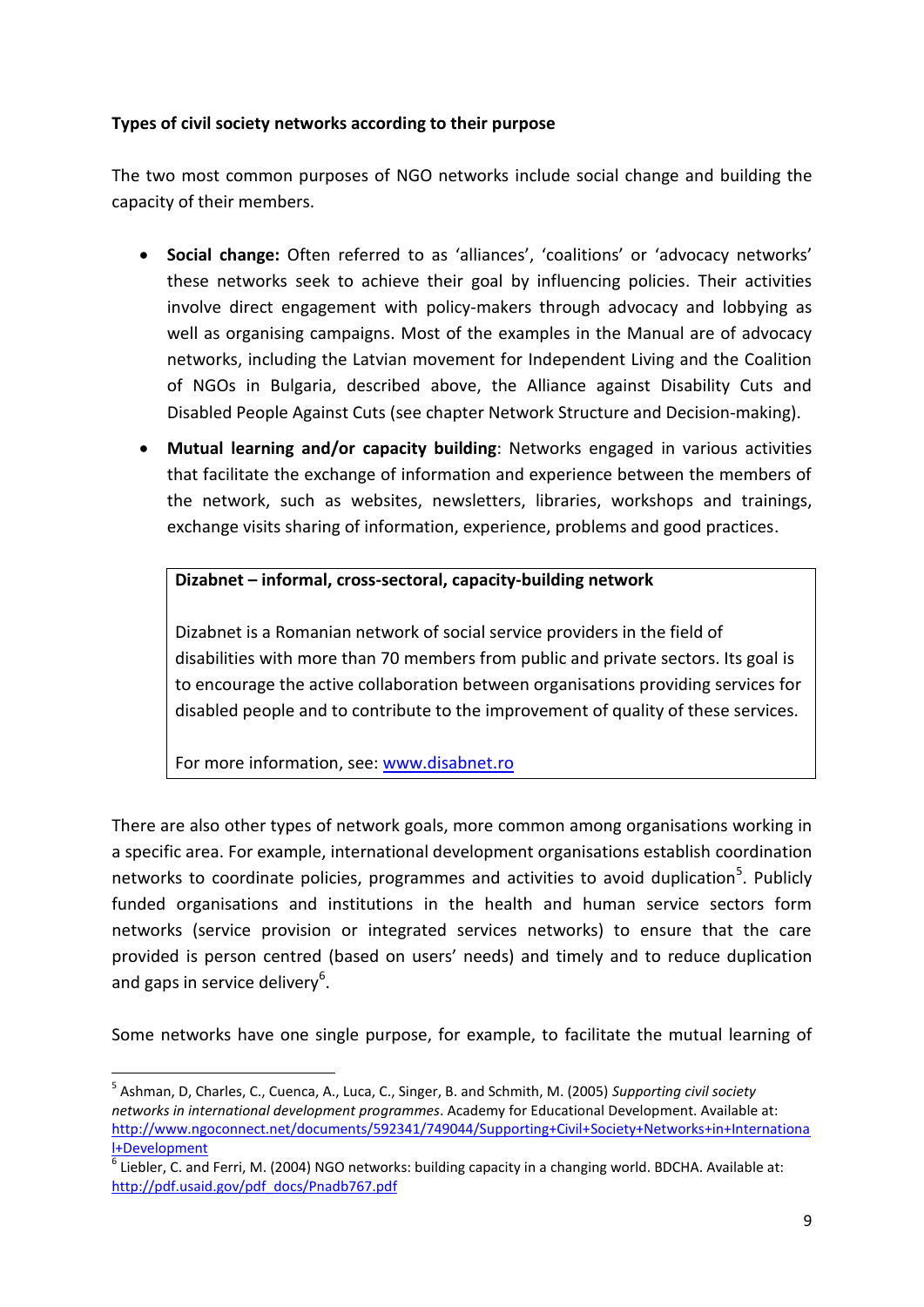the members on topics of common interest, such as deinstitutionalisation or organisation of support services in community. However, many of the networks have multiple purposes – advocacy as well as capacity building of members.

### **Deinstitutionalisation Network (MDI) – informal, one-sectoral, advocacy and capacitybuilding network**

MDI is a Slovenian network uniting non-governmental organisations working on deinstitutionalisation. It provides support to NGOs with the aim to improve their resources and knowledge and to increase their role and influence in the process of deinstitutionalisation in the country. At the same time, it seeks to influence the policymaking process to ensure successful deinstitutionalisation and provision of quality community-based services for disabled people.

For more information, see: [http://www.za-mdi.si](http://www.za-mdi.si/)

# <span id="page-9-0"></span>**Benefits of networking**

The pooling of knowledge and resources of several organisations and/or individuals can have a number of benefits for the members of the network, including<sup>7</sup>:

- **Increased impact**: Participation in a network can facilitate the achievement of members' goals and objectives. For example, advocacy networks allow members to 'amplify their voices'<sup>8</sup>, to reach out to higher policy levels and thus, to achieve greater impact. On the other hand, service providers can improve the quality of their services, expand the scale of their programmes and reach out to more people when they are part of a network.
- **Increased** a**ccess to resources:** All members have access to the shared resources of the network, such as information, expertise, knowhow, contacts, channels for influence, etc.
- **Increased efficiency**: The sharing of lessons learned and good practices can reduce the costs of the individual organisations. In addition, participation in a network allows for some specialisation, which can also make the work of the members more cost-effective.
- **Increased visibility**: By working together organisations can reach to wider audience, which increases the visibility of their work (e.g. good practices, successful campaigns) and the issues they are working on (e.g. deinstitutionalisation or

 7 *Ibid*.

<sup>8</sup> Ashman, D. et al. o*p. cit*.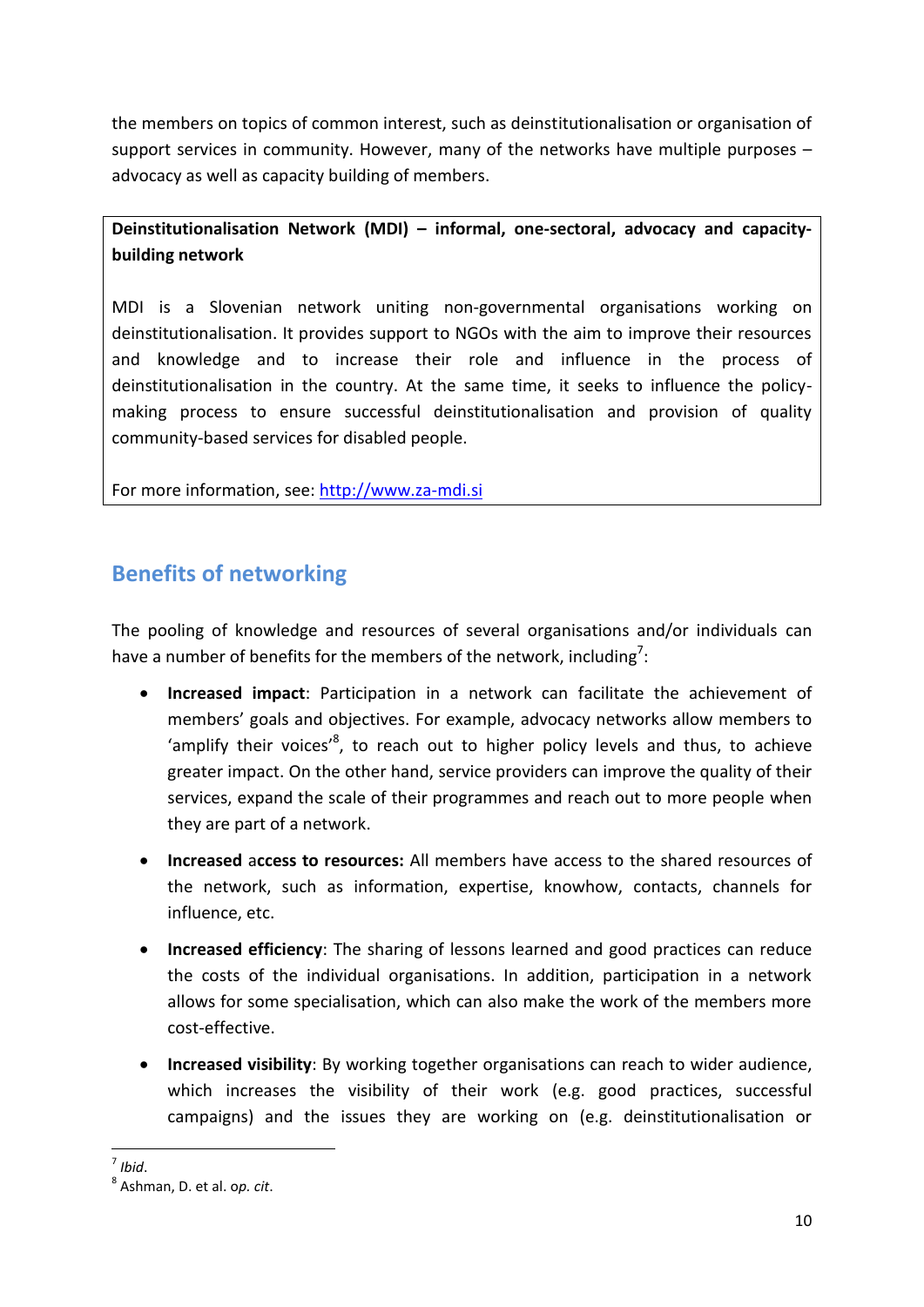inclusive education).

- **Increased credibility**: Since many networks have specific requirements for membership, for example with regard to their values, experience, or the area of work, participation in a network shows that the organisation is a capable and reliable partner. This can open doors to policy-makers, donors and new partnerships.
- **Solidarity and support** among the network members.
- **Reduced Isolation**: Through networking, NGOs in even the most remote locations have access to the knowledge and resources of partners across the world.
- **Improved social capital:** The good links established with other organisations and individuals sharing similar values and goals remain even after the network has disbanded and could be used as a resource for future actions.

# <span id="page-10-0"></span>**Building a network**

Overall, the process of building a network goes through a series stages in which key questions need to be discussed and clarified<sup>9</sup>. This includes questions related to network's goals and objectives, scope, activities, structure and management, decision-making, membership, resources, etc. However, the evolution of a network is not a linear process of moving from one stage to the other. As the network grows and changes it may need to go back and discuss some of the questions again.

#### **Network formation**

Networks can begin their lives in different ways. Sometimes networks naturally grow out of different events (protests, working groups, conferences, workshops, etc.) where people with common interest and values gather together. For example, the European Network on Independent Living (ENIL) was established at an independent living conference (see the case study at the end of this chapter). Disabled People Against Cuts, a network of disabled people and supporters in the United Kingdom, was formed after a march, which served as a catalyst for the founding of DPAC (see the case study in chapter Network Structure and Decisionmaking).

The formation of a network can also be initiated by individuals and/or organisations which seeks to facilitate closer cooperation towards a goal of particular importance for them.

<sup>1</sup> 9 Augustin, E. (2009) *Civil society networks – types and success factors*. Available at: www.saaned.com/file/**Network**[%20analysis\\_Cairo\\_2009.pdf](http://www.saaned.com/file/Network%20analysis_Cairo_2009.pdf)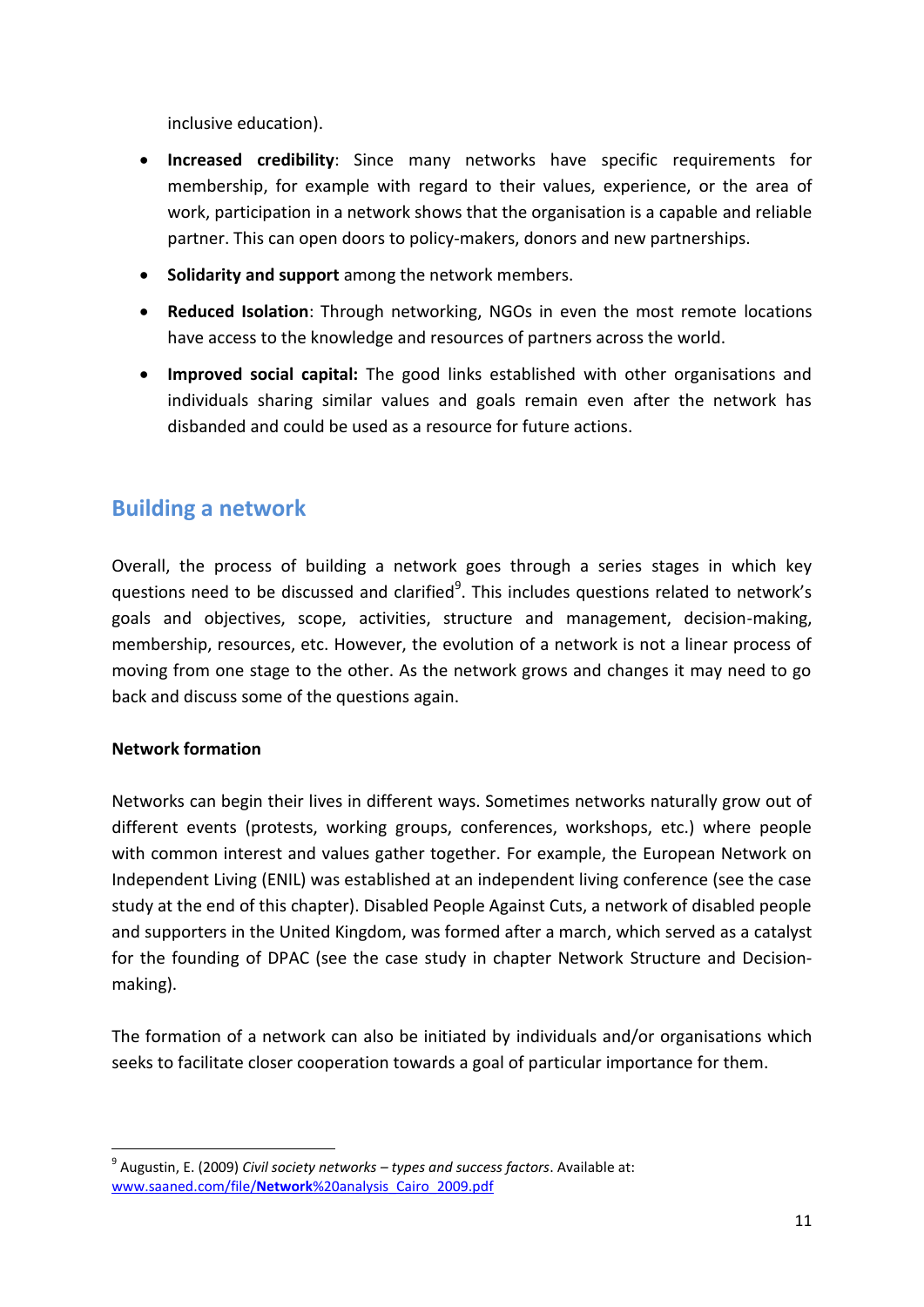**The European Coalition for Community Living (ECCL)** is a Europe-wide cross disability initiative working towards the social inclusion of people with disabilities by promoting the provision of comprehensive, quality community-based services as an alternative to institutionalisation. ECCL was founded in 2005 by the European Network on Independent Living, Autism Europe, the Center for Policy Studies of the Central European University, the European Disability Forum, Inclusion Europe, Mental Health Europe and the Open Society Mental Health Initiative. It now has 85 members – individuals and organisations.

For more information, see:<http://community-living.info/>

The stimulus for the establishment of a network can also come from the outside – from a donor or from external organisation.

**The European Disability Forum (EDF**) was first created by the European Commission as a consultative body for one of its Action Programmes with the purpose to express the views of disabled people. It was comprised of representatives of disabled people's organisations as well as employers' organisations and trade unions. After the end of the Programme, EDF was formally established as a network representing disabled people in Europe. Currently it unites national disability councils and European NGOs/nationally representative organisations of disabled people and disability NGOs with members in a majority of the European countries.

For more information, see:<http://www.edf-feph.org/>

It is important to note that the stimulus for the formation of the network will have impact on its development.

### **Identifying the issue and setting out values and goals**

Usually the first stage in the development of a network is the recognition by a group of people (representatives of organisation/s or not involved in organisations) of an issue which a network could help address. This could be, for example, the lack of awareness among disabled people, policy-makers and society as a whole of a certain philosophy or approach (for example, independent living), the limited effectiveness and impact of NGO activities in specific area (for example, deinstitutionalisation or personal assistance), the insufficient access to information or capacity of professionals in a particular field, the need to improve the quality of services provided, etc.

Early in the process of development of the network, its founding members need to agree on its main values and goals by answering the following questions:

• What do we believe in?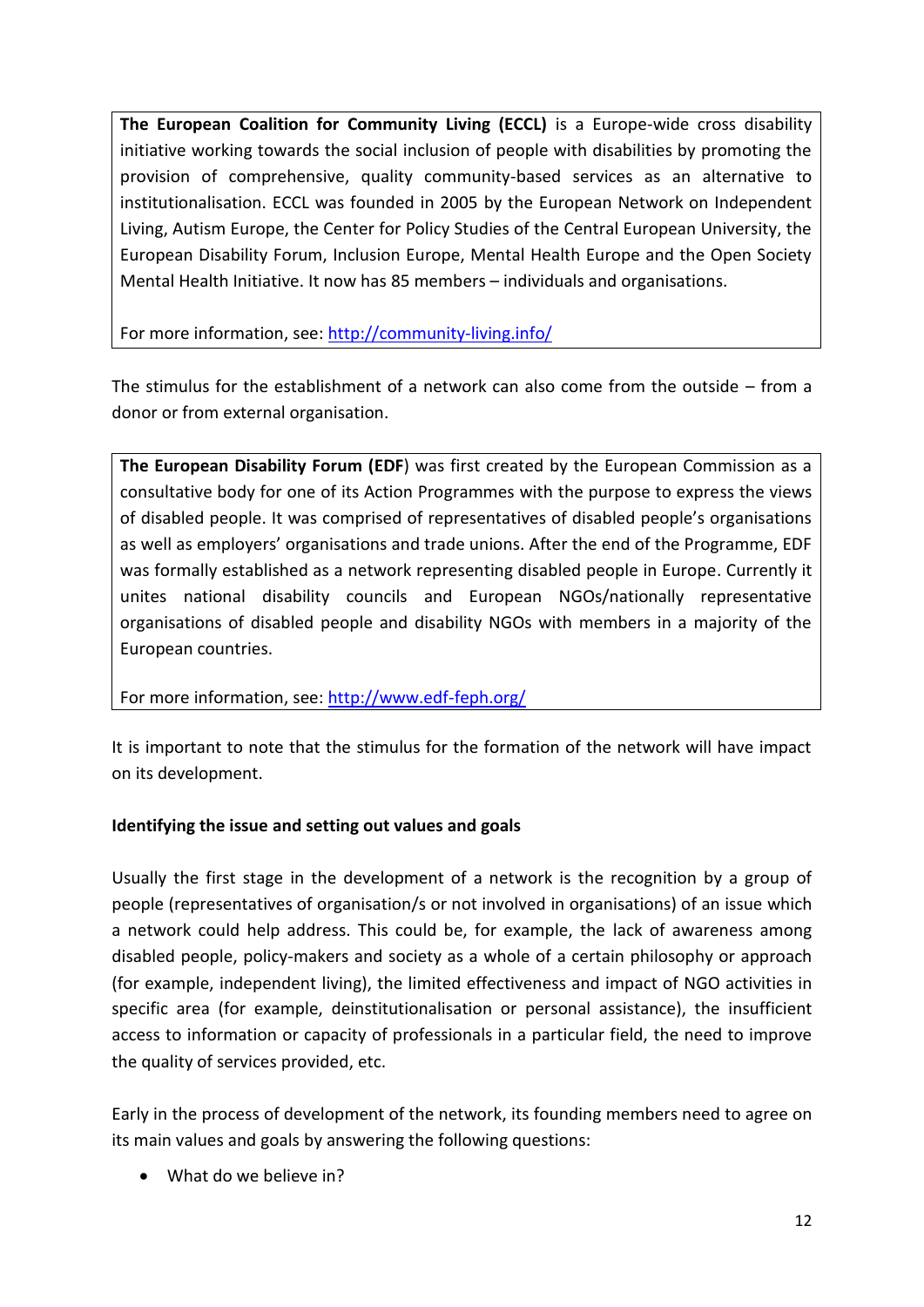- What change/s do we want to achieve?
- How are we going to work to achieve these changes?

The question about network's goals is very important. First, a focused and clearly articulated goal to which all members agree, can prevent future problems in the functioning of the network stemming from members' different ideas about its goals. Membership of the network should be restricted to people and/or organisations sharing its goals and values (see the next section – Deciding about network's structure and management). Second, clear and shared goals will also ensure that the activities of the network are in line with its goals and values. This may involve making difficult decisions to refuse funding or other resources<sup>10</sup>. Third, since the goals are the base on which decision about structure and scope are made, well-defined goals will ensure that the structure and the scope of the network are adequate to its needs.

It is often better to discuss the values and goals of the network with a core group of network founders and to open up to new members once a clear mission has been agreed. If the network is too big at the start, it will be more difficult to satisfy all the members when defining the goals.

The values and the goals can be presented as network's vision, mission, goals and objectives.

- Vision: The image of the ideal future situation. For example, 'A world where disabled people have control over their lives and can live independently'.
- Mission: Usually one sentence describing the network, the overall change it wants to achieve and how it is going to achieve it. For example, 'The mission of XXX is to campaign for, and provide information on, independent living'.
- Goals and objectives: Goals could be long-term or short-term (often referred to as 'objectives'). 'Promote the right of disabled people to live independently and participate fully in an inclusive and accessible society'. The objectives are more specific and measurable, for example, 'Closure of residential institutions for disabled people and their replacement with accessible mainstream services and adequate community-based support, including personal assistance'. Based on the goals and the objectives, specific actions are identified, for example, 'Publication of a Manual on the transition from institutional care to community-based services'.

Depending on the focus of the network, the same statement, for example, 'Deinstitutionalisation and development of community-based services' could be a goal or

<sup>1</sup> <sup>10</sup> ICASO (2002) HIV/AIDS networking guide, second edition. Available at: [http://gametlibrary.worldbank.org/FILES/464\\_HIV%20AIDS%20Networking%20Guide\\_ICASO.pdf](http://gametlibrary.worldbank.org/FILES/464_HIV%20AIDS%20Networking%20Guide_ICASO.pdf)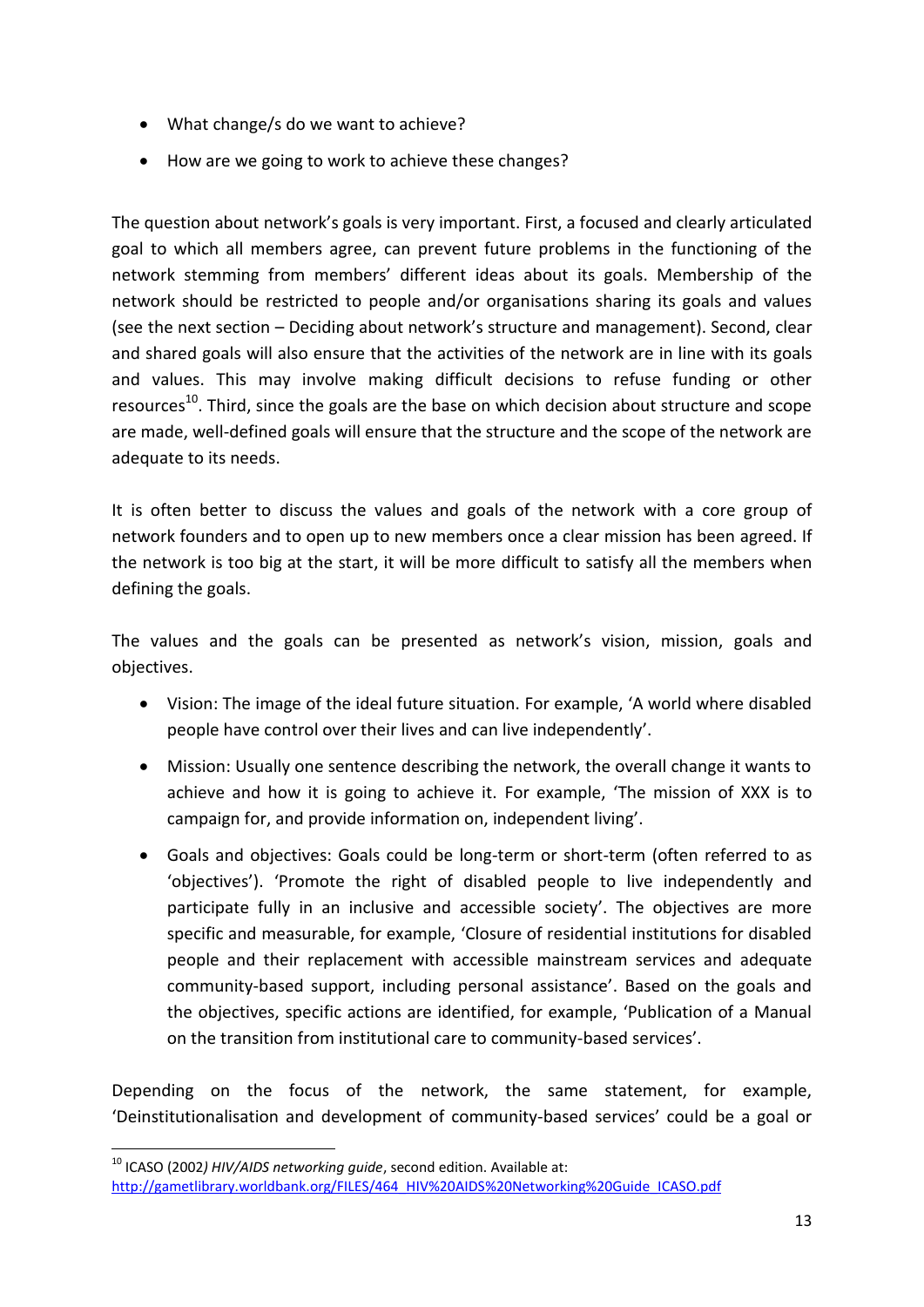objective. For example, for a network, which seeks to promote independent living in general, this is an objective but it could be a goal for a network, which is primarily concerned with deinstitutionalisation. It is important to keep in mind that goals are not wishes. They should be realistic and concrete enough to be realisable.

#### **Deciding about network's structure and management**

This involves deciding about:

- what will be the scope of the network (local, national or international),
- what will be the membership (individuals and/or organisations, from which sector/s, etc.)
- what decision-making process to adopt, and
- how much structure and what structure to have.

The decision about the membership may also involve introducing criteria related to the values or the approach of the members, in addition to criteria related to the sector, coverage, etc. Organisations working in the same area could have very different, even conflicting values and approaches. For example, some organisations may share a social understanding of disability as caused by environmental barriers while other may support an individual/medical understanding which explains the difficulties disabled people face in their daily living, with their physical, sensory or intellectual impairment. The former are likely to support the development of inclusive education, while the latter  $-$  the proliferation of special educational settings. Even when the stated goals of the organisations are similar, for example, to improve the quality of life of disabled people, some may focus on providing charity while others – on advocating for rights. Therefore, at an early stage the network members need to decide whether the goals of the network require additional criteria related to the values or the approach of the members. For example, the European Network on Independent Living requires that '[t]he person or association who wishes to be a Member of ENIL should defend, accept and abide the principles of Independent Living and Personal Assistance<sup>'11</sup>. This criterion follows logically from ENIL's main goal, which is to promote the Independent Living philosophy.

The next chapter will look in more details at the different network structures and decisionmaking arrangements.

#### **Getting the network operational**

Once the mission, goals and objectives of the network are clear, the network enters into an

**.** 

<sup>&</sup>lt;sup>11</sup> <http://www.enil.eu/join-enil/>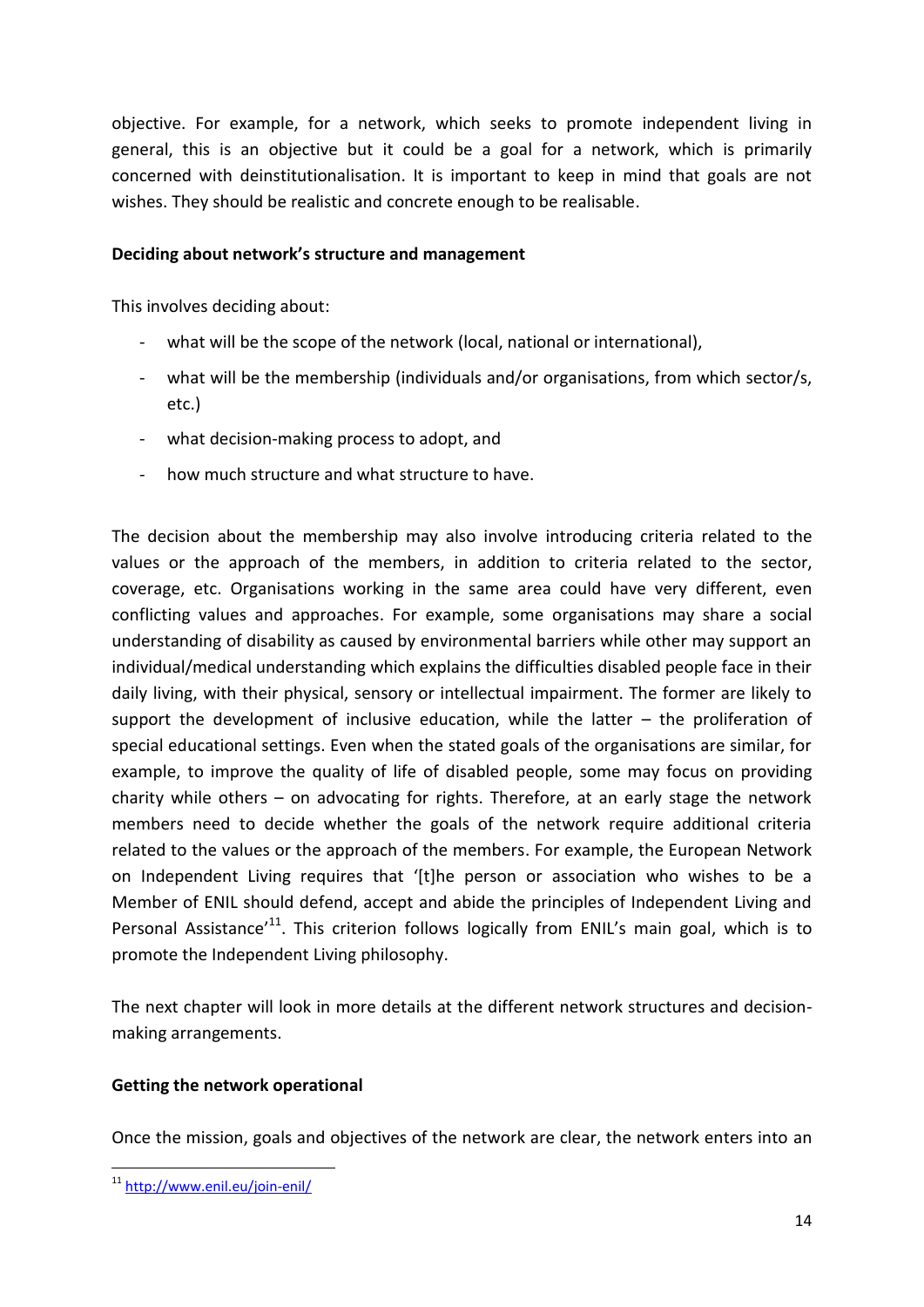operational stage. If in line with its mission, this could involve activities aimed to promote the network and attract new members, such as creating a website and sending out information about the network to potential future members and other stakeholders. Regular communication between members (for example, in the form of a newsletter) can also be established at this stage. Depending on the available financial and human resources, the network can organise joint activities, for example, online or face-to-face workshops. At the beginning, especially if the resources are limited, it might be better to focus on one joint activity and to do it properly. Unsatisfactory performance can discourage members and potential members, while success can contribute to building trust and to more active engagement and participation.

#### **Growth and sustainability**

Often growth is a natural outcome of networks' functioning. For example, successful activities can improve the visibility of the network and can lead to more organisations/individuals applying for membership. In addition to increasing the number of members, growth may involve expanding the scope (e.g. from local to national or to international) and developing new areas of work or activities, including joining other networks and setting up alliances or networks on specific topics.

Growth usually poses various challenges to networks. It often requires revision of the governance structure and a move from informal to more formal organisation, including, for example, establishing a Secretariat and hiring staff. Questions about network's mission and goals may also appear with the growing number of new members who bring their own views and ideas and with the increasing involvement of the network in other networks and groups. The fast expansion can also lead to overextending the resources of the network. All these challenges need to be acknowledged and discussed openly to find the most suitable solution.

With the growth of the network comes the issue about sustainability  $-$  how to ensure network's long-term functioning. Depending on the type of network and its goals, this may require mobilising both internal resources (financial, human and in-kind, such as office space and equipment) and external resources. The higher the cost of the administration of the network, the more difficult it is to ensure its sustainability without external funding. Fundraising for networking is challenging, therefore for sustainability it is essential to ensure that core network costs are covered by own resources or by a donor. The key is to have appropriate and affordable network structure.<sup>12</sup>

Not all networks seek long-term sustainability or growth as this may not be in line with their goals. For example, networks established to achieve a very specific and time-bound goal

**.** 

<sup>12</sup> Augustin, E, *op. cit.*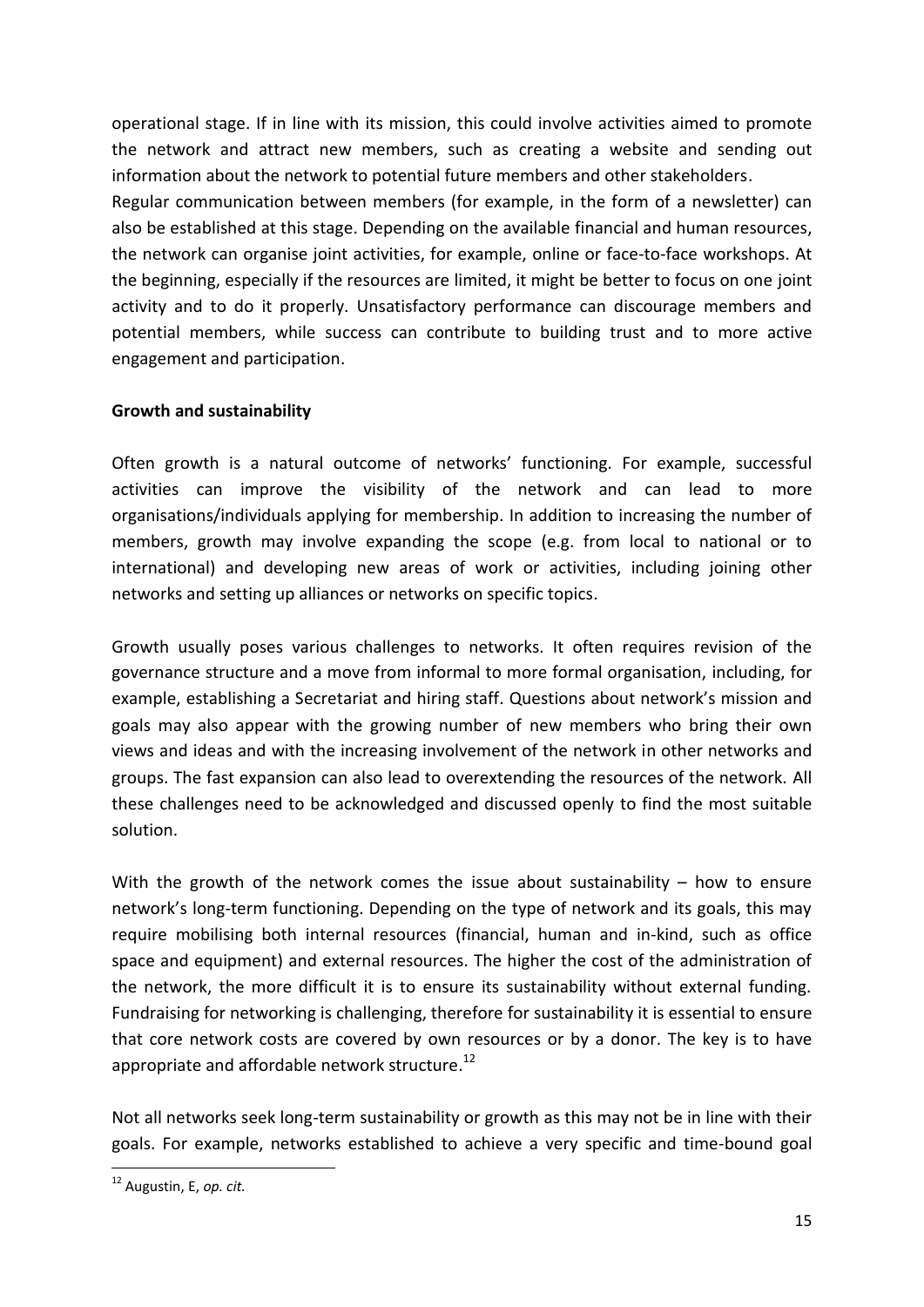usually dissolve after their initial goals are achieved. However, their members may decide to adopt new goals and seek sustainability.

#### **Evaluation**

The on-going evaluation of the work of the network is essential to ensure that it is effective and efficient in pursuing its goals and that it brings value to its members. In general, evaluation involves comparing what was planned with what actually happened. The evaluation can cover:

- Network's functioning: including issues related to membership, communication between members, decision-making process, etc. For example, expanding the membership or creating more stable network structures can be a great accomplishment.
- Network's activities (output evaluation): provides information about the products produced by the network. For example, number of trainings, number of participants, number of publications, etc.
- Network's progress towards its goals and objectives (outcome or impact evaluation): provides details about the changes that have happened as a result of activities. For example, improved knowledge and skills of participants in trainings, changes in legislation as a result of advocacy, improved quality of services, etc.

In addition to outcomes, evaluation should also provide information about the process, that is, how the outcome was achieved and whether there are other ways to achieve the same or better outcome. For example, if the desired outcome is empowerment of disabled people, which is achieved through trainings, it is essential to ensure that disabled people are involved in the design and the delivery of the training, not only as participants.

#### **Establishment and development of the European Network on Independent Living (ENIL)**

In April 1989 more than eighty disabled people from fourteen European countries gathered at the first European Independent Living conference in Strasbourg. The conference resulted in the founding of the European Network on Independent Living with a mandate to promote an understanding of independent living and to spread the independent living philosophy and concept in Europe.

ENIL's initial structure had three levels: members, Board and General Assembly. Membership consisted of disabled people and organisations of disabled people supporting independent living philosophy and, in the case of organisations – run represented and controlled by disabled people. ENIL's fist activities focused on capacity building and mutual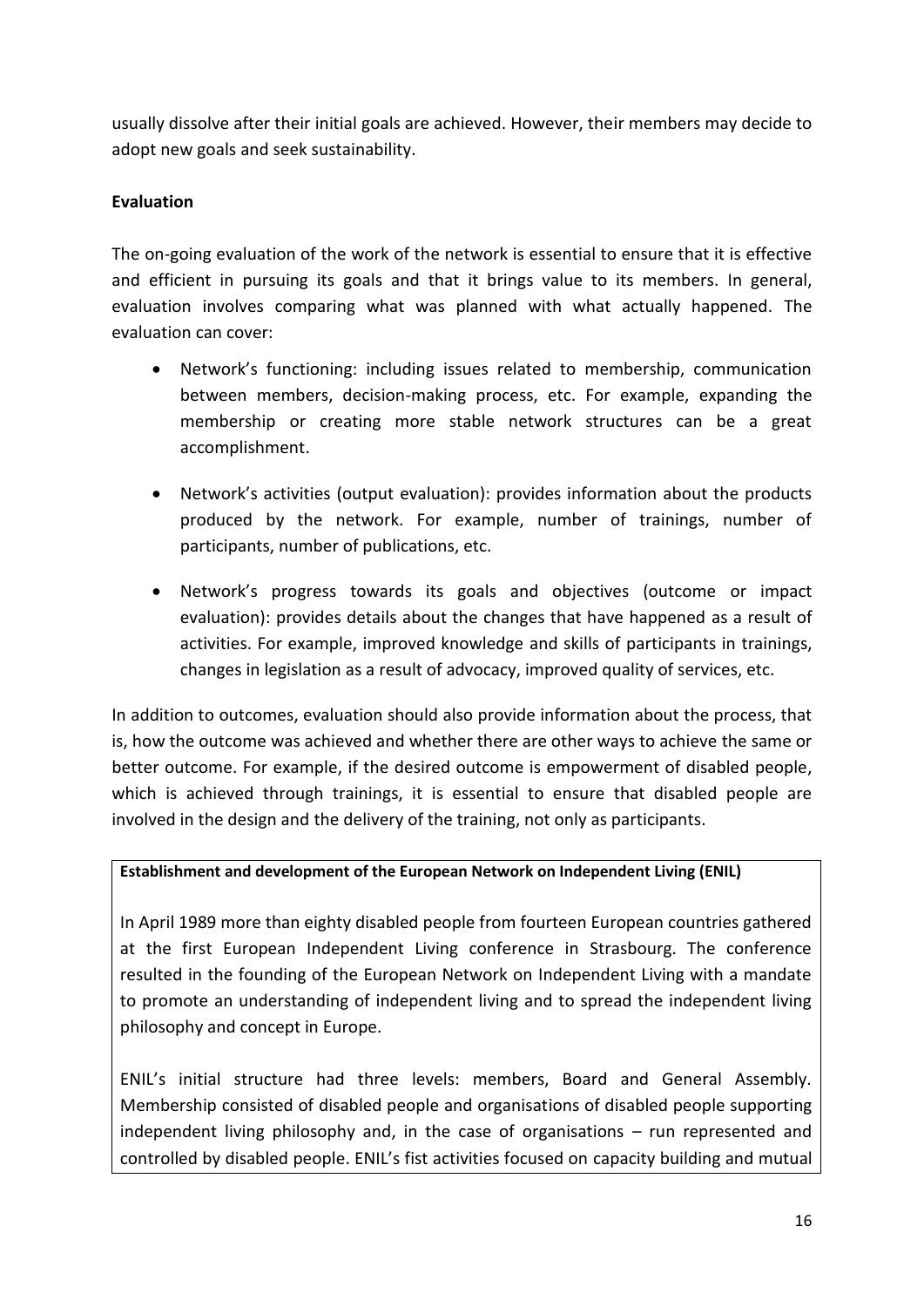learning and were organised with very limited resources. For example, the participants in ENIL's third seminar, which took place in 1991 and was hosted by the Stockholm Independent Living Cooperative (STIL), were put up at STIL members' homes and shared food and transportation with them $^{13}$ .

Member's commitment and willingness to invest time and resources in the development of ENIL led to the establishment and the growth of the network. Twenty-seven years after its creation, ENIL is a strong network with hundreds of individual and organisational members representing most of the countries in Europe. It advocates and lobbies for Independent Living values and principles by targeting local, regional and national authorities, the European Union institutions, other European and international organisations and agencies, media and the general society. It also works to develop and support the Independent Living Movement in Europe in order to improve its capacity to address barriers to independent living, advocate for reforms and empower disabled people.

ENIL uses a human rights-based approach in its work, with all of its activities based on the principles of empowerment and self-determination. ENIL's activities include holding *capacity building events*, such as conferences, training sessions and workshops, and promoting role models; creating opportunities for *mutual exchange* and the sharing of best practice through study visits, summer schools and webinars; *monitoring* and collecting information through surveys and questionnaires; *advocating* for changes in policy, legislation and practice through roundtables, seminars, meetings with policy and decision makers, and publishing briefings, statements and reports; *campaigning* through organising and supporting protests and marches, and publishing the disability watchdog; *disseminating information* by maintaining a website www.enil.eu, publishing an online newsletter, issuing press releases and using social media.

In terms of structure, ENIL now has a Secretariat with hired staff members to support the work of the network. Since 2015 the Secretariat is in Brussels but not all staff are based at the Secretariat. ENIL works in a decentralised manner, which ensures close links with local disability organisations and better engagement with disabled people. Currently ENIL has staff members in Sweden, Belgium (Ghent and Brussels), Bulgaria and the United Kingdom.

<span id="page-16-0"></span>For more information, see: [www.enil.eu](http://www.enil.eu/)

<sup>1</sup> <sup>13</sup> ENIL (1991) Third ENIL seminar, report. Available at: [www.independentliving.org/docs2/enilstockholmsem1.html](http://www.independentliving.org/docs2/enilstockholmsem1.html)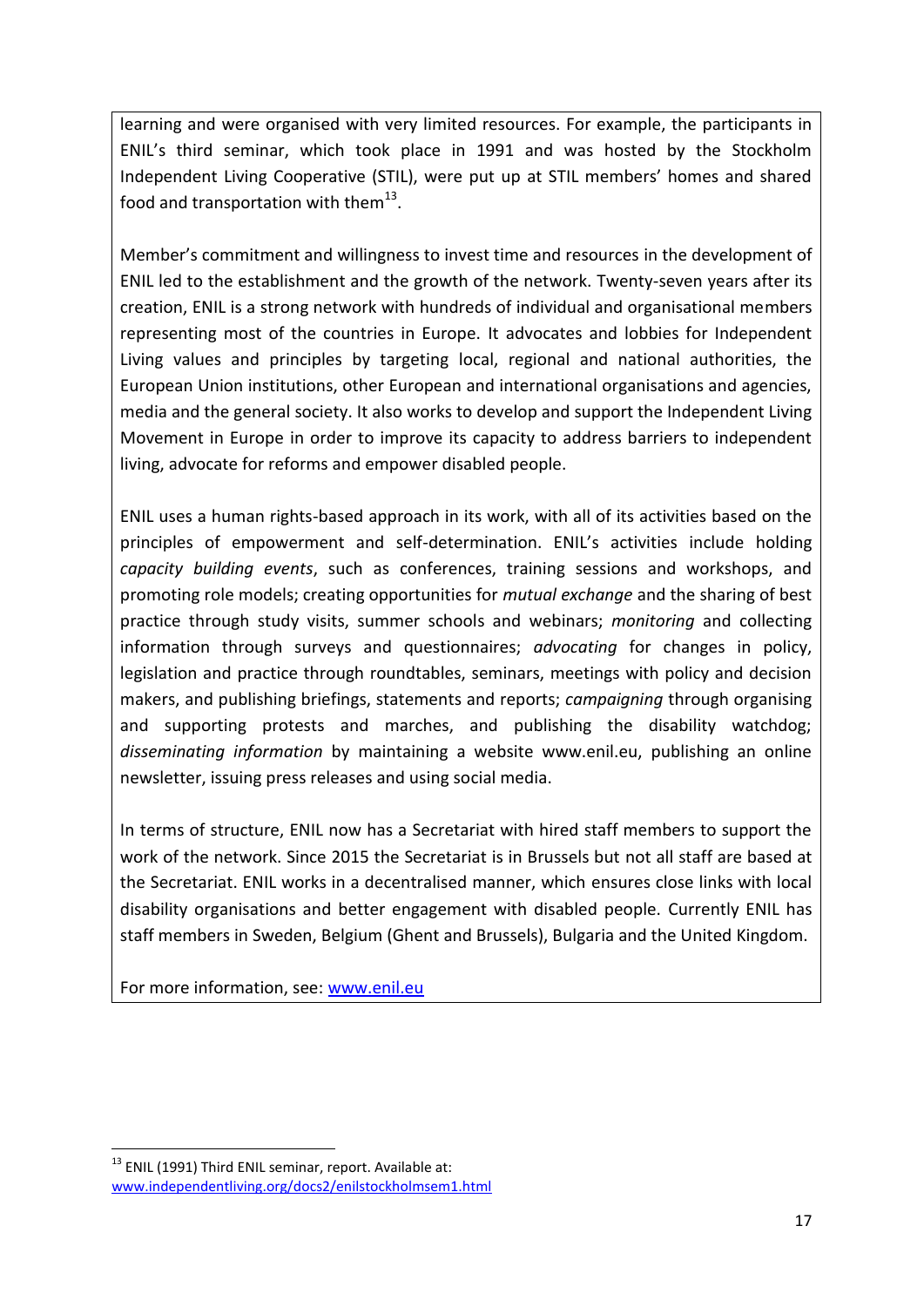# **Network structure and decision-making**

The structure of the network should be designed in a way that helps the network achieve its goals. The structure should be based on the goals and not vice versa.

Some networks, usually informal, have relatively unstructured and free interactions and exchanges between their members, without the mediation of a central body (see the figure below).



Others require more formal structure to accomplish their goals. One of the simplest structures involve setting up a Secretariat (or Steering Committee, Executive Bureau, etc.) The Secretariat acts as a focal point within the network and as a support service to facilitate the work of and the communication between members. The communication between the Secretariat and the members can be organised differently, as shown in the three figures below<sup>14</sup>. In Figure A, the members communicate with each other through the centre – they send information to the Secretariat and it distributes it across the network. In Figure B, the Secretariat plays major role but members also exchange information among themselves. In Figure C, there are very active interactions between members and the Secretariat has mostly supporting role for activities carried out by the members.



Yet other networks will require a more elaborate structure, for example:

- **A board** to keep a bird eyes view on the work and set long term goals for the network.
- A **management committee** and/or **executive director** to coordinate the work of the network **staff.**
- **Regional groups or specialised committees** to follow up the siuation in a specific, topic area or region.

**<sup>.</sup>** <sup>14</sup> ICASO, *op. cit.*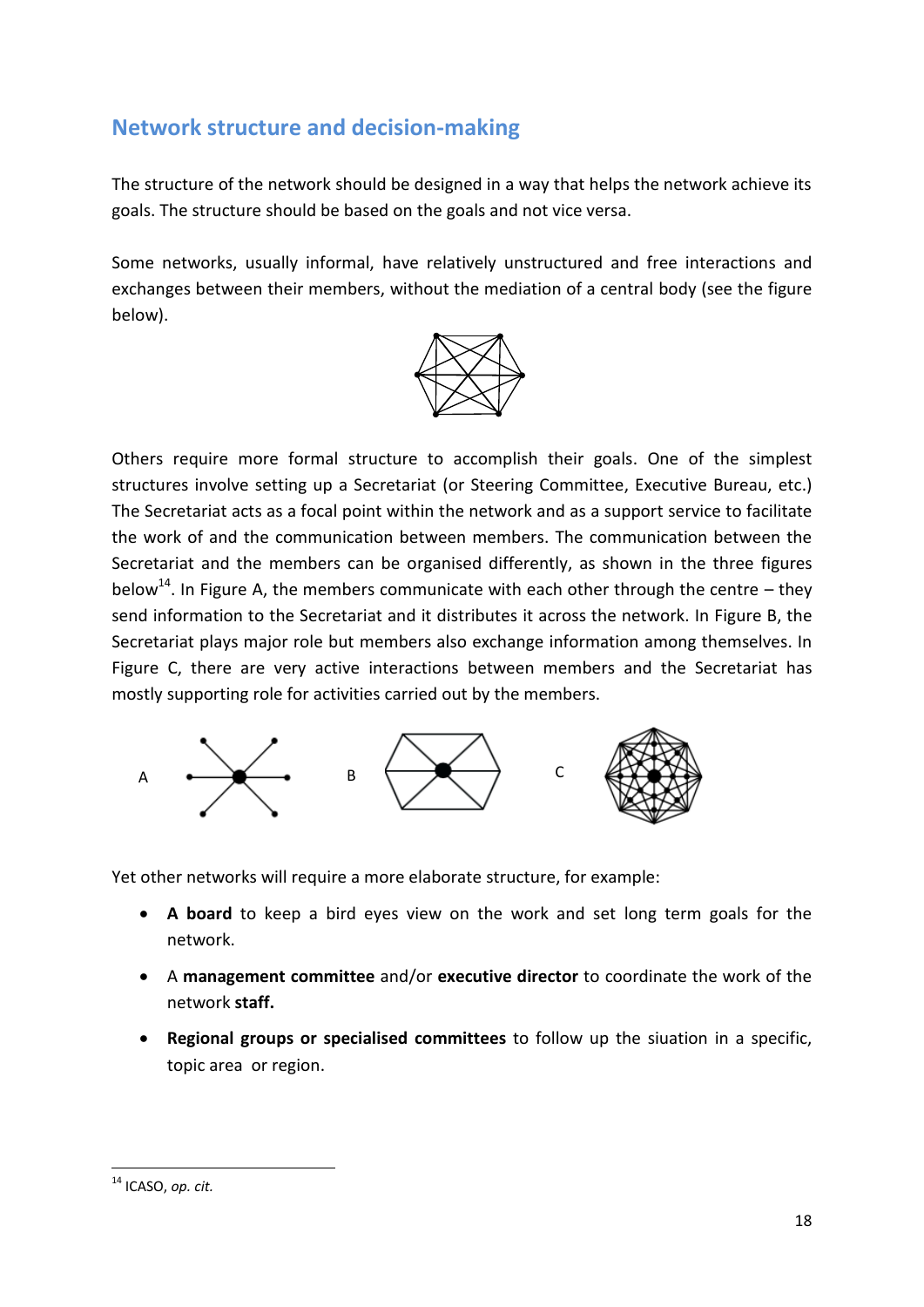

#### **The decision-making process in a network**

Once the management structures are in place, it is important to establish decision-making mechanisms. Clear decision-making mechanisms will help avoid conflicts and will ensure the smooth working of the network. Three typical forms of decision-making are consensus, democratic and command and control<sup>15</sup>.

**Consensus**, or collaborative, decision-making does not mean that the final decision is the preferred one for all members of the network. It does mean that members feel comfortable with the final decision, agree with it and support it. Discussion is essential part of consensus decision-making and it should be organised in a way to allow input from all involved in the process.

**Consultative**, or democratic, decision-making is based on information and consultation. Network members are encouraged *and* supported to share their views. Decisions made this way will not necessarily be approved by all members but everyone will know their voice was heard.

**Command and control** decisions are made by the director or the governing body of the network without broad consultations with members. While perhaps the most efficient of the three forms of decision-making, it should be used carefully. If command decisions are made too often, the network members will feel left out of the decision-making process, which will reduce their support for the network.

Usually, all three forms of decision-making are used within a network. There are some issues on which it is essential to have consensus, such as the vision and mission of the network. When a change of a network policy or process is planned, it is important to have the opinion of all members in a democratic consultative process. In times of emergency when fast action is required, for example, if the network is asked to provide input for a policy paper which will be published shortly, command and control decision-making is most suitable.

**<sup>.</sup>** <sup>15</sup> ICASO, *op. Cit.*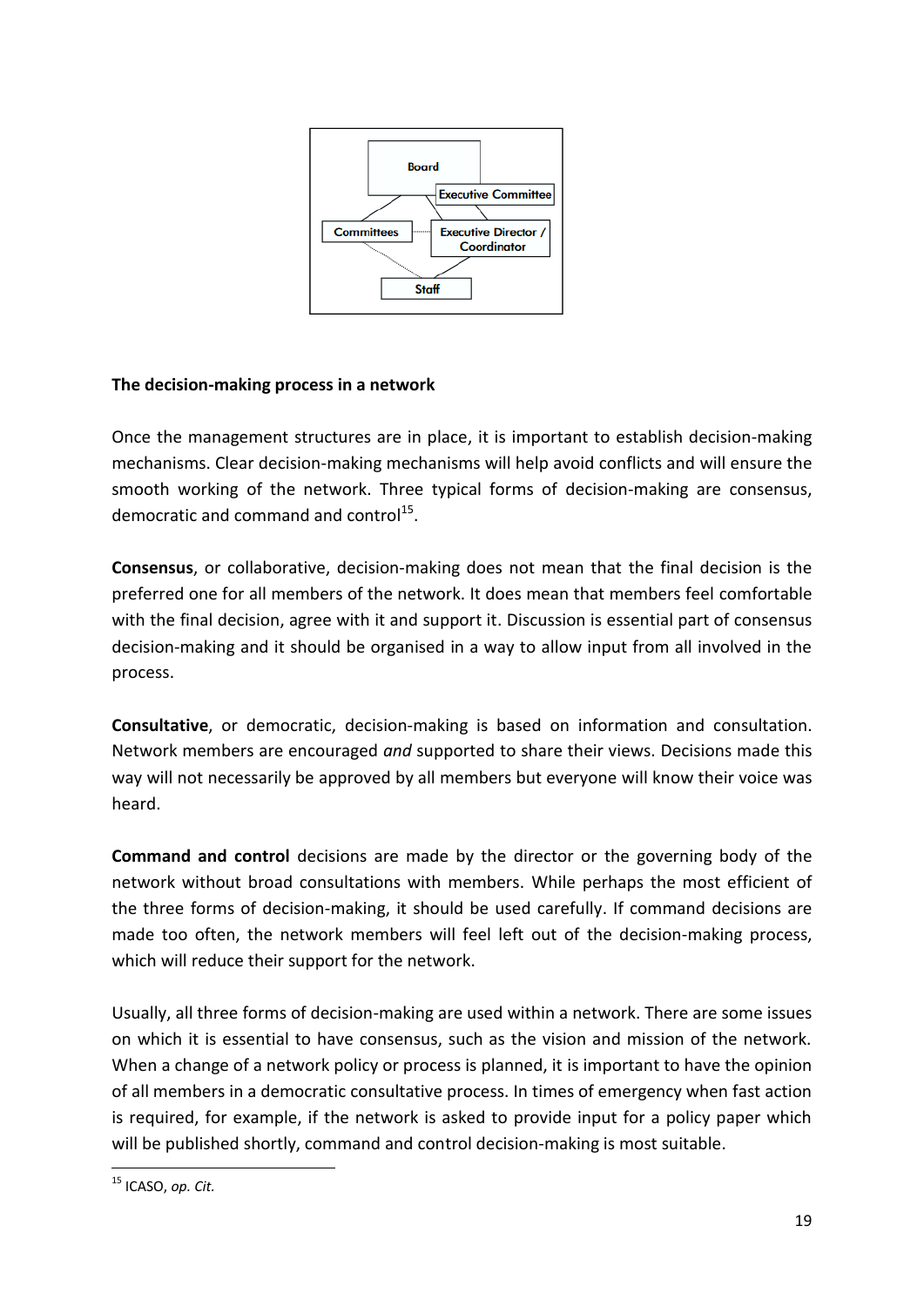Overall, it is essential to ensure a transparent and democratic decision-making process with involvement of members.

### **Case studies of different types of network structures and decision-making arrangements**

#### **Alliance against Disability Cuts (AaDC), Europe**

The Alliance against Disability Cuts is an informal civil society coalition established with the goal to counter the disproportionate impact of the economic and financial crisis in Europe on disabled people by raising the awareness about it and putting it higher on the European political agenda.

Formed in 2013, at the initiative of the European Network on Independent Living, currently the Alliance unites 10 national and European networks, including: the European Network on Independent Living, the European Foundation Center, the European Disability Forum, Inclusion Europe, Mental Health Europe, Autism Europe, the European Network of Users and Survivors of Psychiatry, Disabled People Against Cuts, the European Platform for Rehabilitation and the European Association of Service Providers for People with Disabilities.

The Alliance has an informal structure with no hired staff. It has a Chair, representative of one of the members, who leads the internal meetings, prepares the agenda and reviews the minutes before dissemination. It is an equal partnership and all members take part in the preparation and implementation of its activities.

The members of the Alliance meet approximately every three months to plan and coordinate their joint activities, such as hearings at the European Parliament, debates and public meetings. At the last meeting for the year they adopt an activity plan for the next year. There is no formal decision-making procedure but usually the agreement of all members is sought. The participants in the meetings have an opportunity to express their views and support for certain decisions. Minutes are then sent to all, including members who were unable to attend, and they are invited to comment.

### **Disabled People Against Cuts (DPAC), United Kingdom**

DPAC is a large network with outreach of over a million people, which has remained informal despite its size. The network grew organically from a small group of people who came together to plan an anti-cuts march in Birmingham. Here is how Debbie Jolly, one of DPAC's founders, describes DPAC's organisation of work:

'*DPAC was set up in October 2010 after disabled people led a march and protest against the*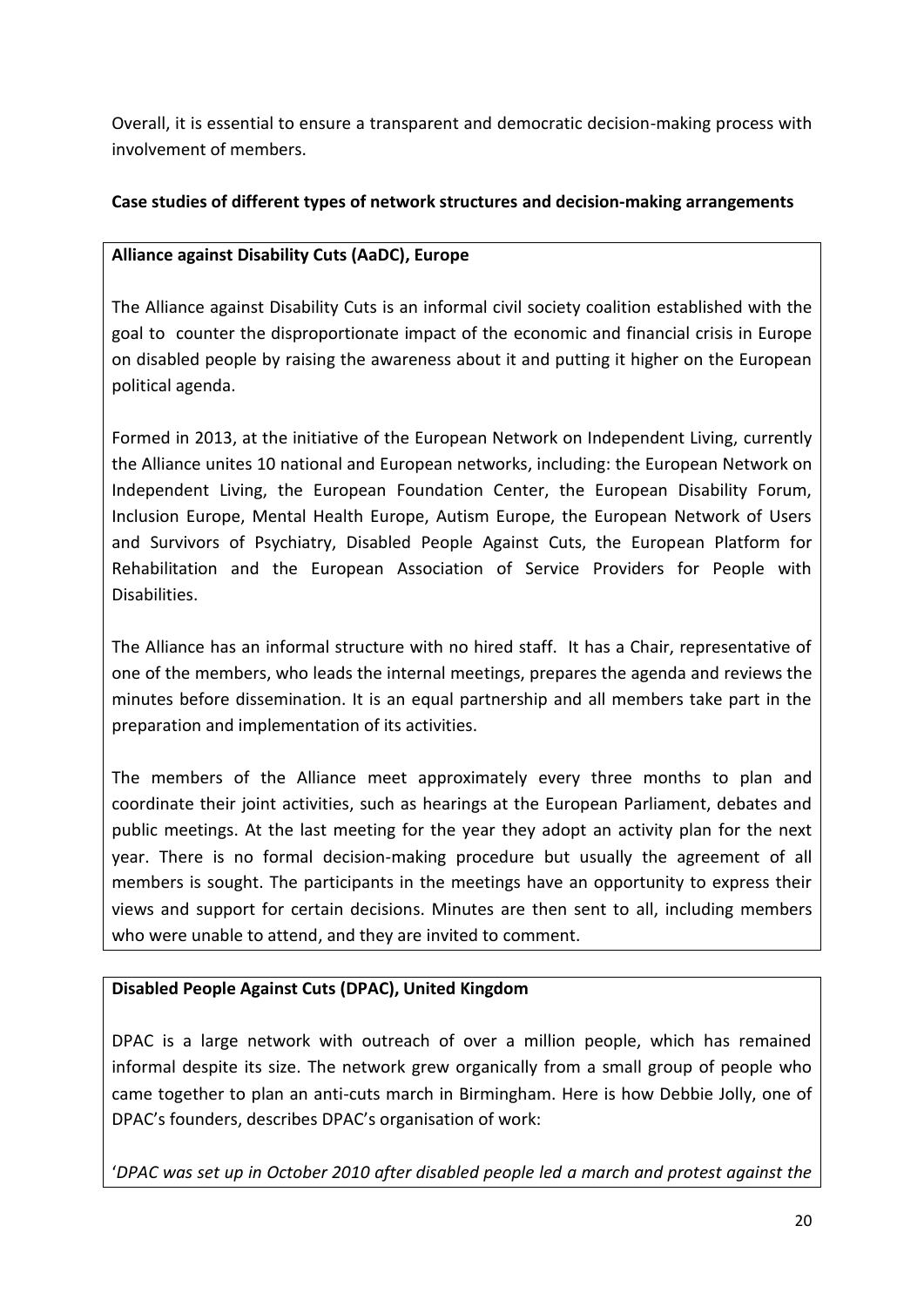*incoming Coalition government. We weren't really intending to do anything other than the march which we saw as a way of waking up our own formal disabled peoples' organisations to the impacts of the policy proposals that the Coalition government were making. People asked us to keep going for a few weeks, those weeks turned into months and then years.*

*DPAC's early infrastructure in 2010 was organised by three people, a web site was set up, a Facebook account and a twitter account. The DPAC core group is the elected steering group. It was set up in 2011 with a second election in 2014. This is where many of the decisions are made, but decision making is not restricted to the steering group. If someone has an idea they will put it forward by email or other means, it will be discussed with feed-in, practical issues, people volunteering to do this aspect or that. We also have lots of requests from other groups and campaigns. So while the steering group are the ones doing the main dayto-day research, planning of direct actions, networking, keeping the infrastructure moving and functioning, DPAC stretches much further. For example, taking input from our 24 autonomous local DPAC groups, other groups we work with, members and non-members alike.* 

*The core issue is not 'who is in charge', disabled people have had enough of top down hierarchies, but: what do we, as a collective, need to do next to expose what is happening to disabled people, what do we need to do next to empower and support more disabled people, to introduce them to independent living rights and human rights.*

*These are the aims of all of us working with DPAC, it is that and the passion and commitment of many individuals that keeps the network growing and developing.'*

For more information about DPAC see:<http://dpac.uk.net/>

### **Assembly of NGOs, Belarus**

The assembly is an association of non-governmental organisations and civil initiatives with more than 300 members. The structure of the Assembly includes:

**Congress**: The superior body of the Assembly. It is held once in 2 years with the participation of representatives of all member organizations. The Congress approved the Strategic Plan of the organisation, discusses and approves Assembly's Charter and introduce changes into it; elects the members of the Working Group (the governing body of the Assembly between Congresses). It makes declarations, statements and adopts other documents on behalf of the Assembly. The Congress adopts and approves the reports from the Head of the Working Group and from the Head of the Audit Committee.

**Working Group (WG)**: It is the governing body of the Assembly, which operates between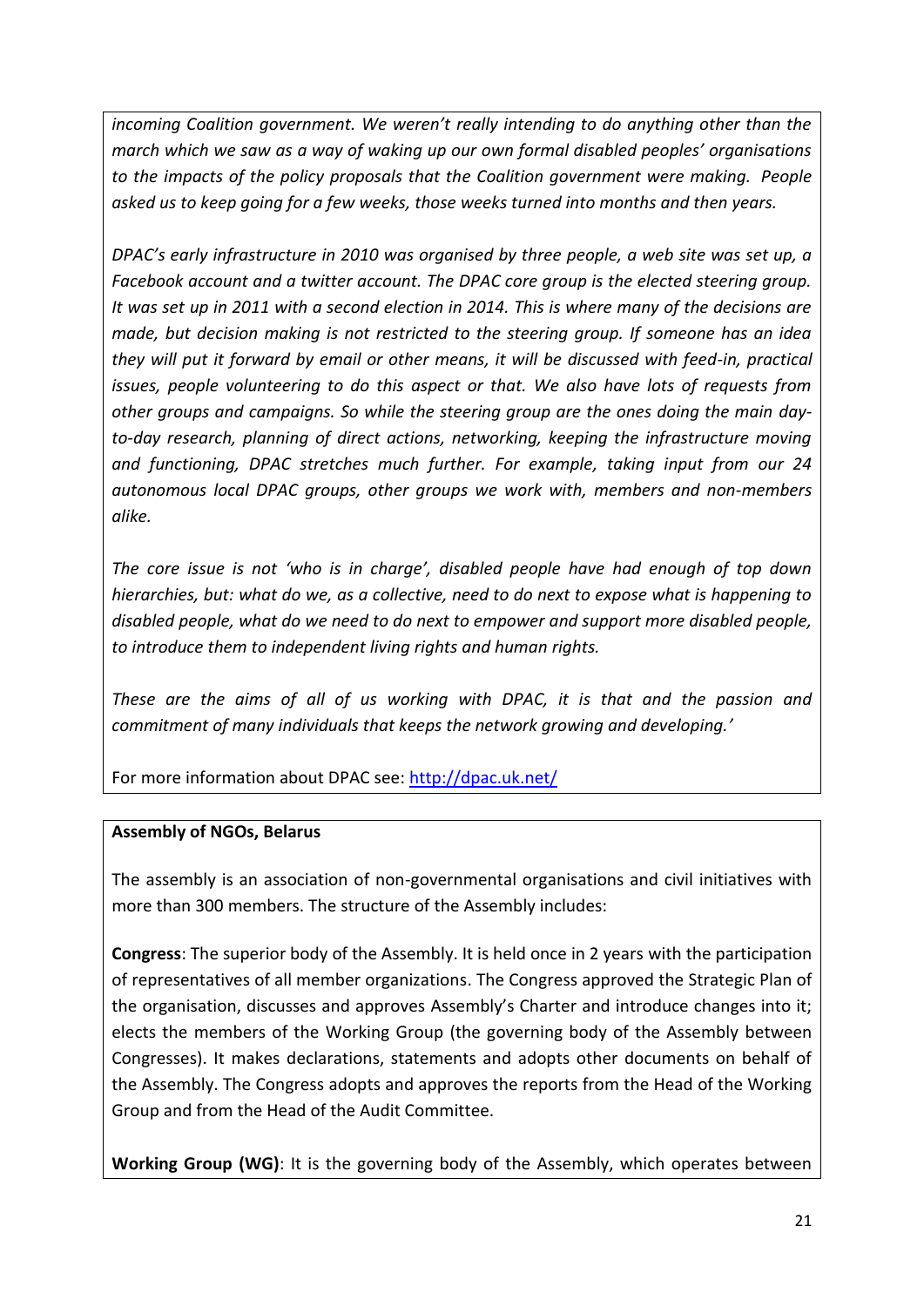the Congresses and ensures implementation of the decisions made at the Congresses. The WG has its meetings once every two months. It adopts documents regulating the work of the bodies of the Assembly and the mechanisms for their coordination based on the Charter. It approves programs and plans within the frame of the Strategic Plan of the Assembly. It makes decides about membership in accordance with the Regulations of Membership in the Assembly.

**Governing Board of the Working Group of the Assembly:** It coordinates the work of all other bodies of the Assembly, represents its interests and approves its projects. The Governing Board consists of the Chairman of the Working Group, the Vice-Chairperson/s and the Head of the Executive Bureau of the Assembly. The Chairman of the Board is the Head of the Working Group. The Governing Board works in between the sessions of the Working Groups, gathering once in 2 weeks.

**The Executive Bureau of the Assembly of NGOs** is the permanent executive body of the Assembly. It ensures the implementation of decisions of the Governing Board and of the Working Group.

<span id="page-21-0"></span>Source:<http://belngo.info/>

# **Challenges and success factors**

Networking is not always a story of success and remarkable achievements. While there are numerous potential benefits of pooling resources and working towards a common goal, there are many challenges to building and maintaining an effective network.

#### **Challenges**

Some of the main internal challenges networks face include:

- **Resource demand:** While participation in a network can lead to more effective use of resources for its members, it will also require from them to dedicate resources, such as time, to support the operation of the network. For example, effective networking may require participation in meetings, regular email correspondence, writing articles for the website promoting the work of the network, providing information to support the activities of the network (e.g. research), etc. This could be too demanding for some organisations and their core activities may suffer**.**
- **Conflicts:** Although members of a network share common goals and values, they are independent organisations with own priorities and interests, which could lead to conflicts. For example, they may compete for funding from the same organisations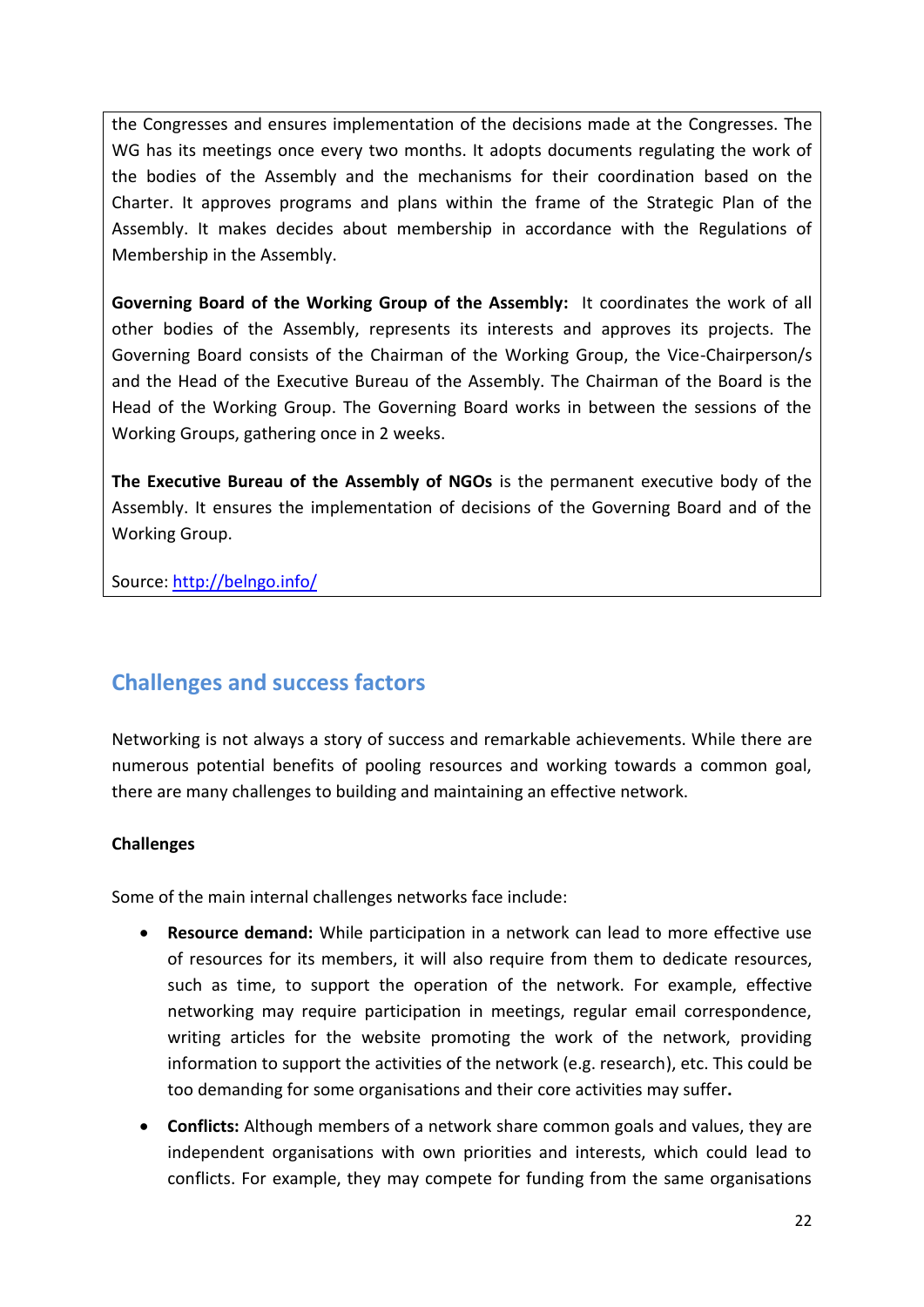or for contacts, etc. Some may have previous experience of working together that can affect negatively (but also positively) their ability to cooperate, which is essential for effective networking. Cultural differences (ethnic, social, political discourses, underlying values) can also be a source of conflict in a network.

- **Power imbalances:** Having more experienced and established organisations together with relatively new and inexperienced can result in unequitable relationships between them, with the most powerful members taking control over the network. The network may become a 'possession' of the more powerful members.
- **Limited participation**: Active participation and contribution of members is at the heart of networks and networking - without contribution, there is no network. It is, however, difficult to build and sustain commitment. Signs of missing commitment can be limited response from members, members not fulfilling the tasks they agreed to do, etc.
- **Excessive administration/bureaucratisation:** With the growth and formalisation of the network, its administrative needs (record keeping, financial management, communications, etc.) will increase and the balance between administration and activity could be damaged.
- **Funding as primary motivation:** This is a challenge many organisations face as well the balance between focus on funding and focus on goals. If the primary motivation for establishing a network is to improve members' access to funding, for example, to apply for a specific call for proposals or programme, then the network most likely will disband after the funding is over.

#### **Success factors**

Many of the factors that can help address the above challenges and ensure successful operation of networks were already mentioned in previous chapters. They include, for example, making sure that:

- the **goals and objectives** of the network are clear and supported by all members,
- the **management structure** reflects the needs of the network,
- all members are familiar with their **responsibilities**,
- there is a transparent and **democratic decision-making** procedure with clear rules,
- there is effective **coordination**, etc.

For successful functioning it is also essential to dedicate efforts to ensure good communication and to build and sustain members' commitment and trust.

**Communication:** Networks need to communicate clearly on all levels – to their